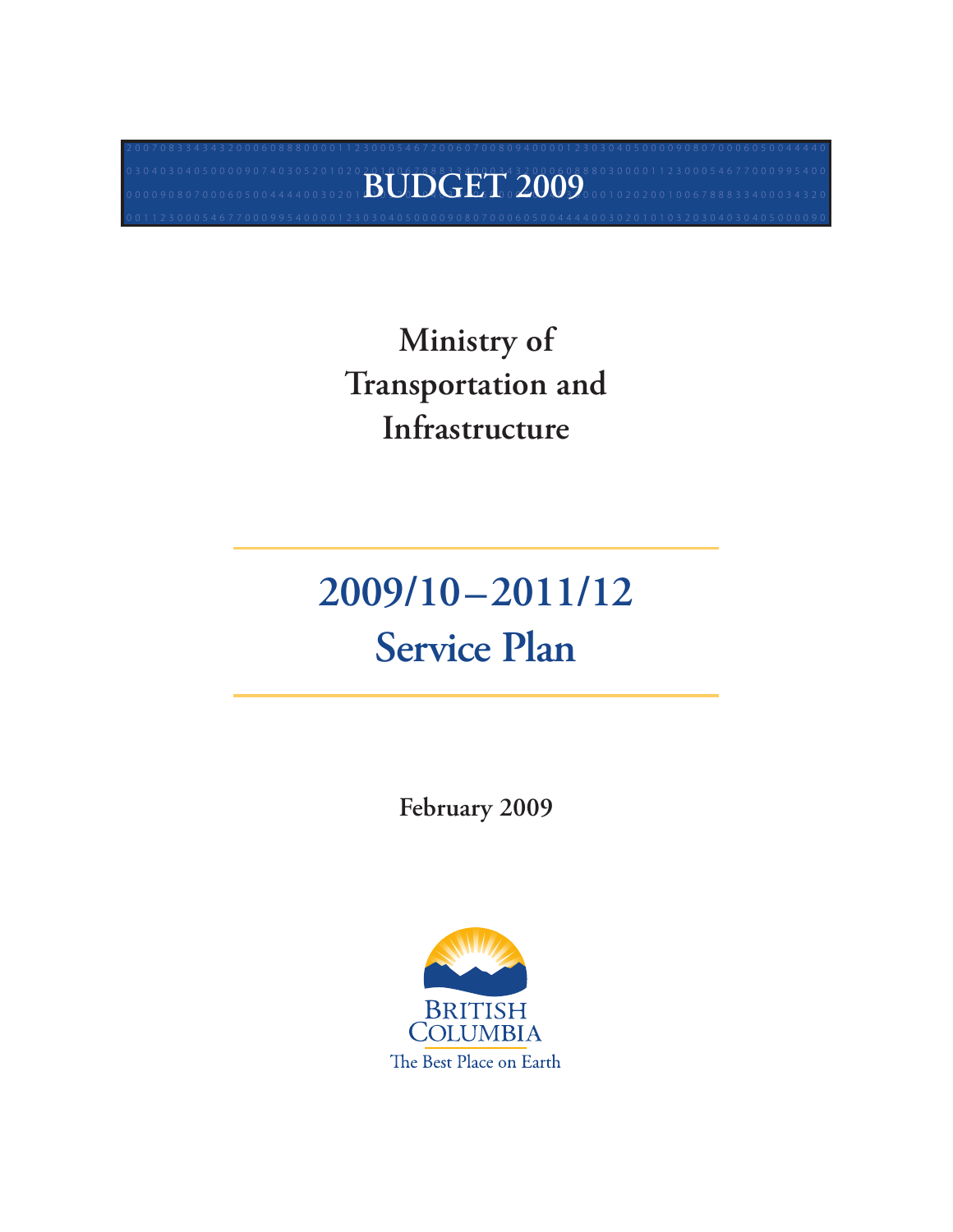For more information on the British Columbia Ministry of Transportation and Infrastructure see Ministry Contact Information on Page 33 or contact:

**Ministry of Transportation and Infrastructure:** 

PO BOX 9850 STN PROV GOVT VICTORIA, BC V8W 9T5

Or visit our website at *<http://www.gov.bc.ca/tran/>*

Published by the Ministry of Transportation and Infrastructure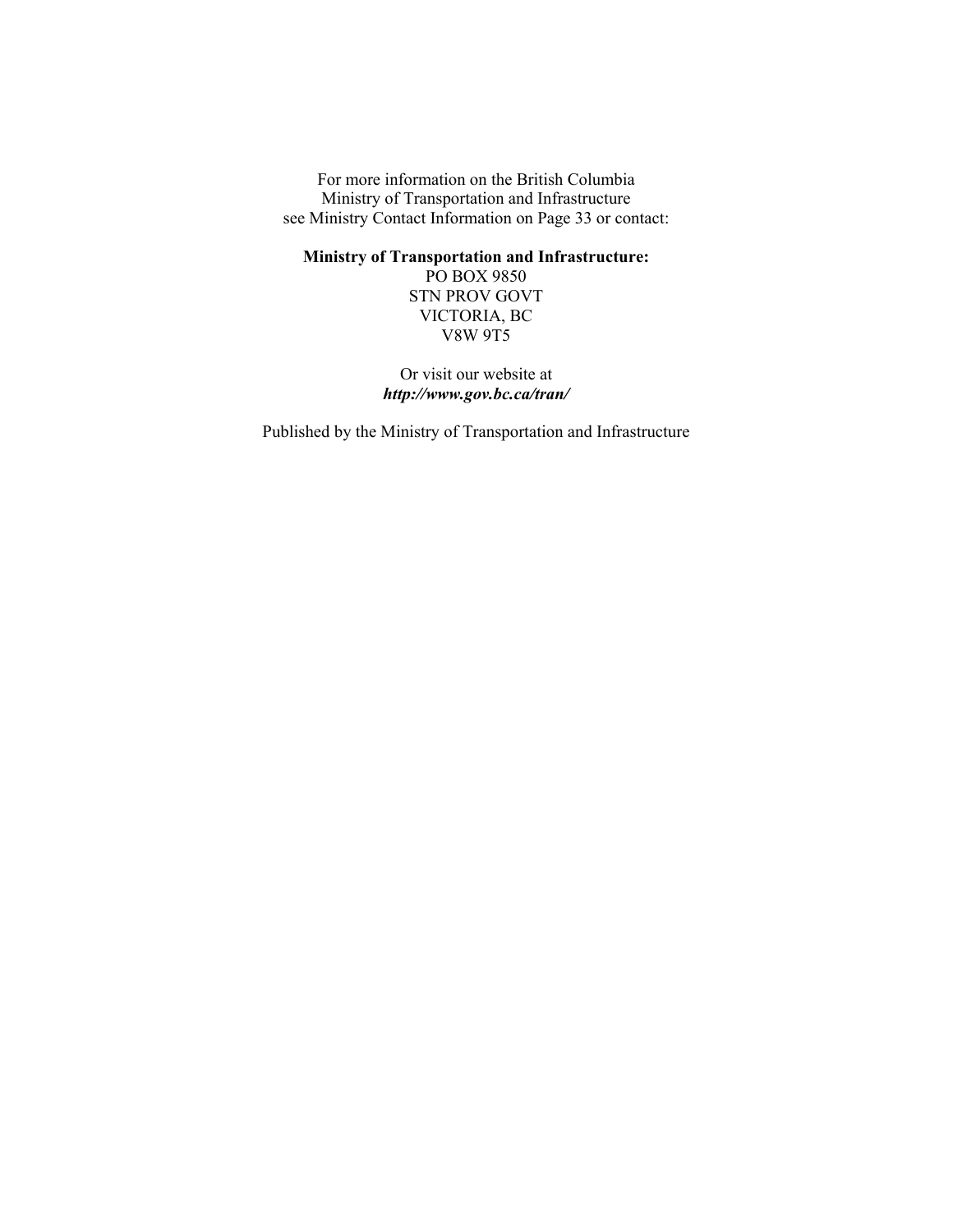

## **Message from the Minister and Accountability Statement**

I am pleased to present the *2009/10 – 2011/12 Service Plan* for the Ministry of Transportation and Infrastructure.

It is my Ministry's responsibility to see that British Columbia's transportation infrastructure and services keep pace with our growing population and economy. Our initiatives and programs need to focus not only on current needs, but also on

the needs of the future, to ensure our province is in a position to take advantage of the opportunities with which we are presented.

As we build to the future, we will continue to ensure access to our province's resources, and provide support for tourism and other development opportunities, particularly in the north and the interior of the province.

We will provide for the smooth, expedient movement of goods and people through our air and sea ports and across the Canada-U.S. border, to capture the opportunities available as a gateway for the growing trade and between Asia and North America.

We are also addressing growing congestion in our urban centres by planning more efficient traffic corridors, while providing commuters and other travellers with viable alternatives to the use of singleoccupancy automobiles.

In rural B.C., we are committed to improving a road network that is taking unprecedented traffic. Logging trucks hauling mountain pine beetle wood to market and transports carrying equipment for oil and gas exploration are impacting existing infrastructure. The Province is investing \$30 million to rehabilitate rural provincial roads hard-hit by this increase in truck traffic.

Along the Okanagan corridor, we are investing in a number of projects that will improve traffic flow and safety. The widening of Highway 97 to four lanes from Bentley Road north of Summerland to Okanagan Lake Park will be completed this summer. We are also preparing to upgrade Highway 97 to four lanes between Winfield and Oyama, which will remove the last two-lane section on Highway 97 between the Okanagan Connector and the Swan Lake Interchange at Vernon.

Work continues on improvements to vital travel routes in other parts of our province. The Trans-Canada Highway through the Kicking Horse Canyon is a key link from Alberta and the rest of Canada to B.C.'s ports and southern routes. The third phase of construction on this project is underway. Highway 97 is the primary route between the Southern Interior and Northern B.C., and the Cariboo Connector Project will make Highway 97 wider and safer between Cache Creek and Prince George. In the interior, the five-lane William R. Bennett Bridge over Okanagan Lake at Kelowna opened ahead of schedule last May. And on the coast, the Sea-to-Sky Highway Improvement Project, which is making Highway 99 safer for residents, commuters and tourists, is due to be completed late this year.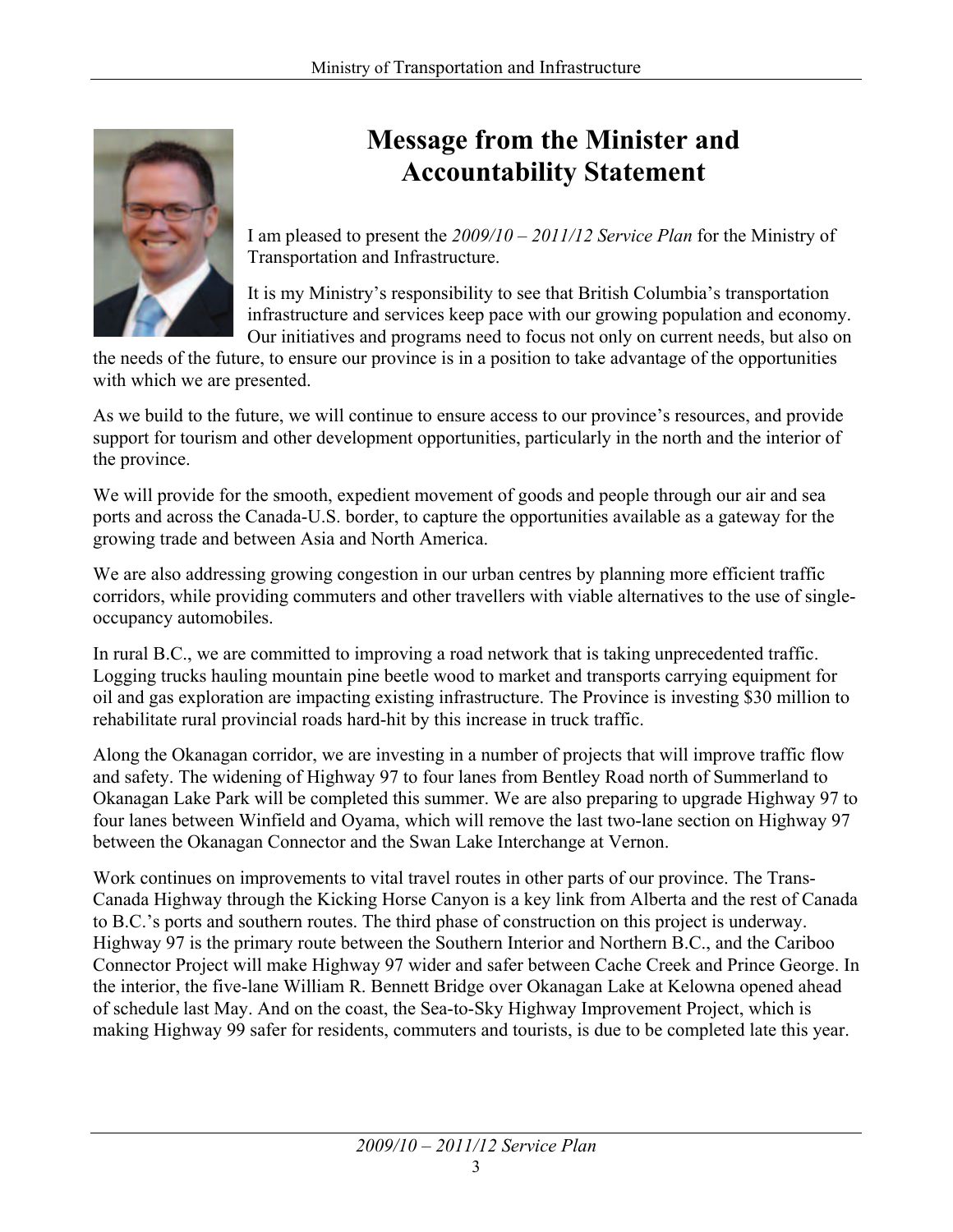In the Lower Mainland, the \$3 billion Gateway Program is well underway. Construction has begun on the Port Mann/Highway 1 project, which will improve traffic flow in and out of the province's most populous region. The new seven-lane Pitt River Bridge will be completed this year. Construction has also started on the South Fraser Perimeter Road Project, which will improve east-west travel times while reducing the volume of truck traffic on community streets.

As we build transportation infrastructure that will serve us today and well into the future, the environment must be a priority. We will continue to expand, improve and strengthen our transportation system with a focus on supporting new green transportation choices like cycling and transit. Our \$14 billion *Provincial Transit Plan* will double ridership over the coming years by increasing choice for people around the province. Through Bike BC, \$27 million will be invested over three years to provide world-class cycling infrastructure in communities throughout the province, encouraging more British Columbians to cycle to work, to school and for pleasure.

The Province is also taking immediate steps to improve B.C.'s economic competitiveness, in light of the global economic downturn. Our accelerated investments in capital infrastructure projects will keep people working in our construction sector, helping our province remain strong while the global economy stabilizes.

This Service Plan will be the Ministry's blueprint for the next three years, and our goals are bold and ambitious. I am proud of the team of dedicated professionals we have in this Ministry and through their efforts, we will continue to move British Columbia forward.

The Ministry of Transportation and Infrastructure 2009/10 - 2011/12 Service Plan was prepared under my direction in accordance with the *Budget Transparency and Accountability Act*. I am accountable for the basis on which the plan has been prepared. All material fiscal assumptions and policy decisions as of February 13, 2009 have been considered in preparing the plan and I am accountable for achieving the specific objectives in the plan.

Honourable Kevin Falcon Minister of Transportation and Infrastructure February 13, 2009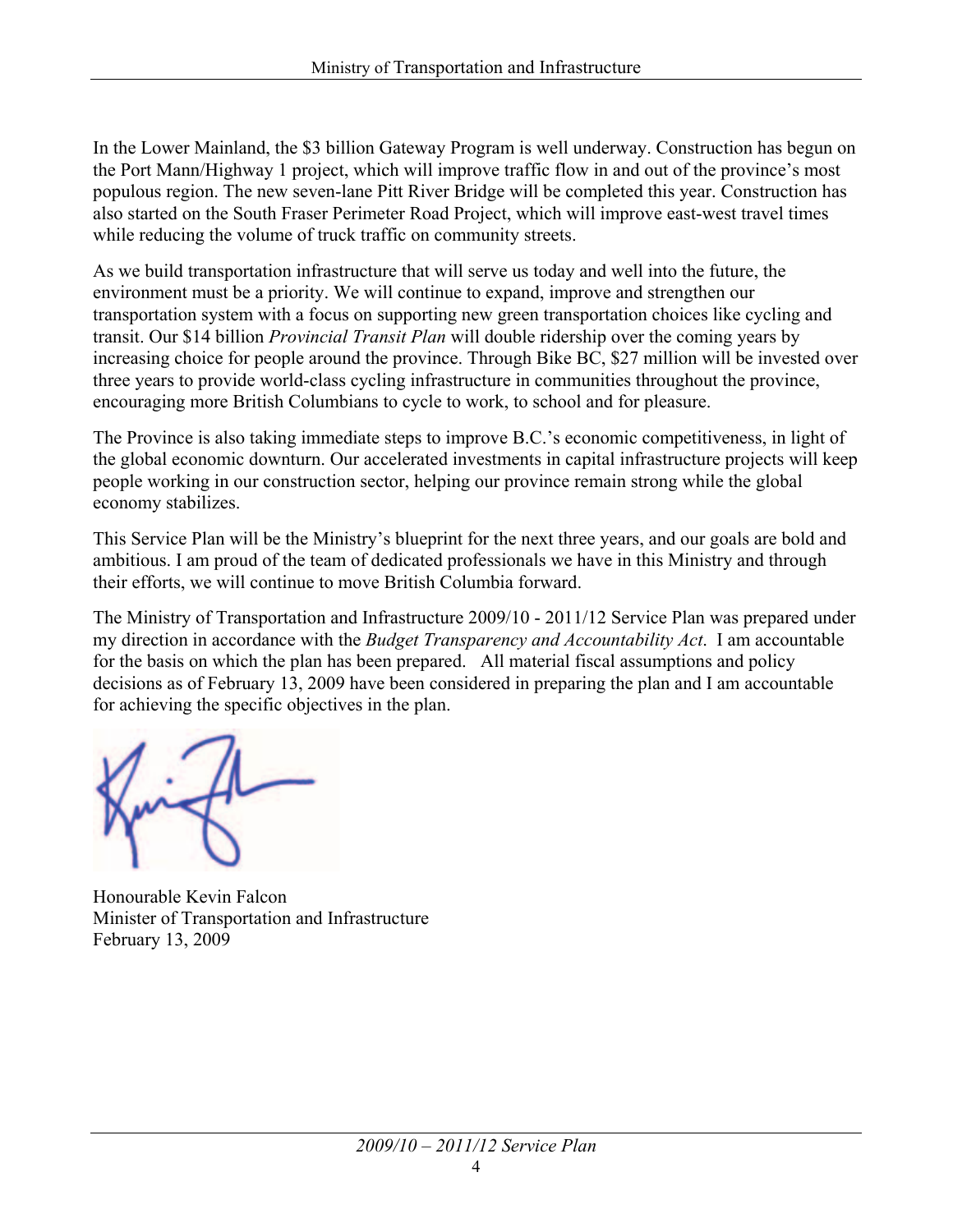## **Table of Contents**

| Message from the Minister and Accountability Statement <b>Election Controller and Accountability</b> Statement <b>Election</b> | $\mathbf{3}$ |
|--------------------------------------------------------------------------------------------------------------------------------|--------------|
|                                                                                                                                |              |
| Strategic Context <b>Executive Context</b>                                                                                     |              |
| Goals, Objectives, Strategies and Performance Measures <b>Entital Strategies</b> 10                                            |              |
|                                                                                                                                | 20           |
| Resource Summary Table <b>Exercise Summary Table</b>                                                                           | 20           |
| BC Transportation Financing Authority – Statement of Earnings <b>Election 22</b> 22                                            |              |
| Major Capital Projects <b>Major</b> Capital Projects <b>Capital Projects</b>                                                   | 23           |
|                                                                                                                                |              |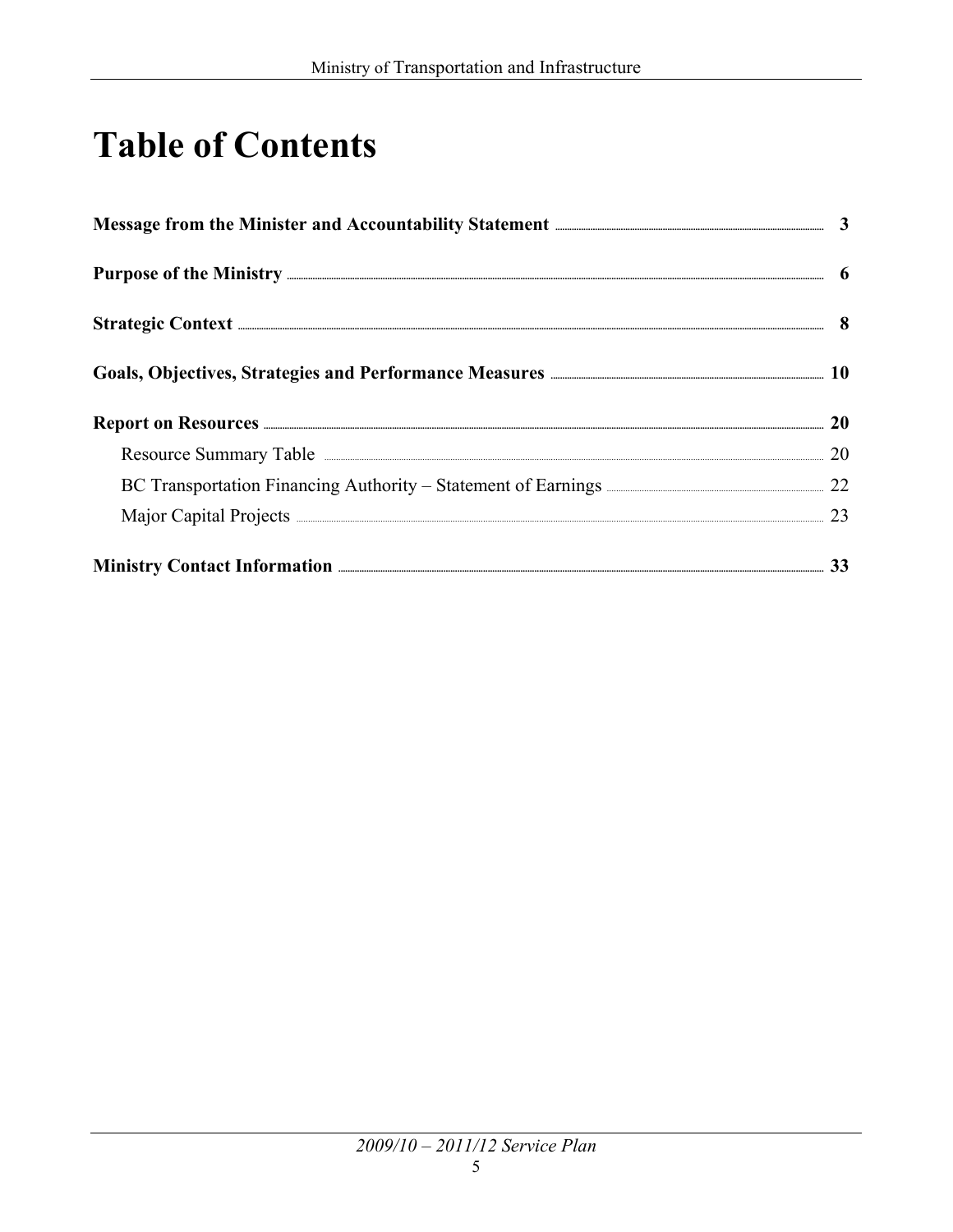## **Purpose of the Ministry**

The Ministry of Transportation and Infrastructure plans transportation networks, provides transportation services and infrastructure, develops and implements transportation policies, and administers many transportation-related acts and regulations. The Ministry also administers federalprovincial funding programs to build sustainable communities.

The Ministry is committed to opening up B.C. through innovative, forward-thinking transportation strategies that move people and goods safely throughout B.C., while helping maintain our provincial economy.

To accomplish its mandate, the Ministry:

- Develops provincial transportation plans to expand and integrate various modes of transportation in consultation with Regional Transportation Advisory Committees, local and regional authorities and stakeholder groups, and in cooperation with the transportation-related Crown corporations;
- x Pursues policies and other initiatives to enhance the competitiveness of British Columbia's ports and airports which are gateways for economic growth and development;
- Works with partners and other levels of government, and provides funding, for the development and delivery of cost-effective public transit, ferry services, and cycling networks;
- Builds highway infrastructure to fulfill the economic and social needs of British Columbians;
- Maintains highways to a high standard through contracts with private sector road maintenance providers;
- Undertakes vehicle safety inspections and sets commercial vehicle operating standards;
- Licenses and regulates commercial passenger transportation;
- Manages funding for high-quality, modern public infrastructure that supports the development of strong communities by contributing to long-term economic growth and a clean environment; and
- Operates in co-operation with the BC Transportation Financing Authority, which is a Crown corporation that supports the financing of the capital program.

Information regarding the Ministry's Core Business Areas can be found on the Ministry website at: [www.th.gov.bc.ca/publications/ministry\\_reporting/documents.htm.](http://www.th.gov.bc.ca/publications/ministry_reporting/documents.htm)

Legislation governing the Ministry's activities can be found on the Ministry website at: [www.th.gov.bc.ca/key\\_initiatives/legislation/statutes.htm.](http://www.th.gov.bc.ca/key_initiatives/legislation/statutes.htm)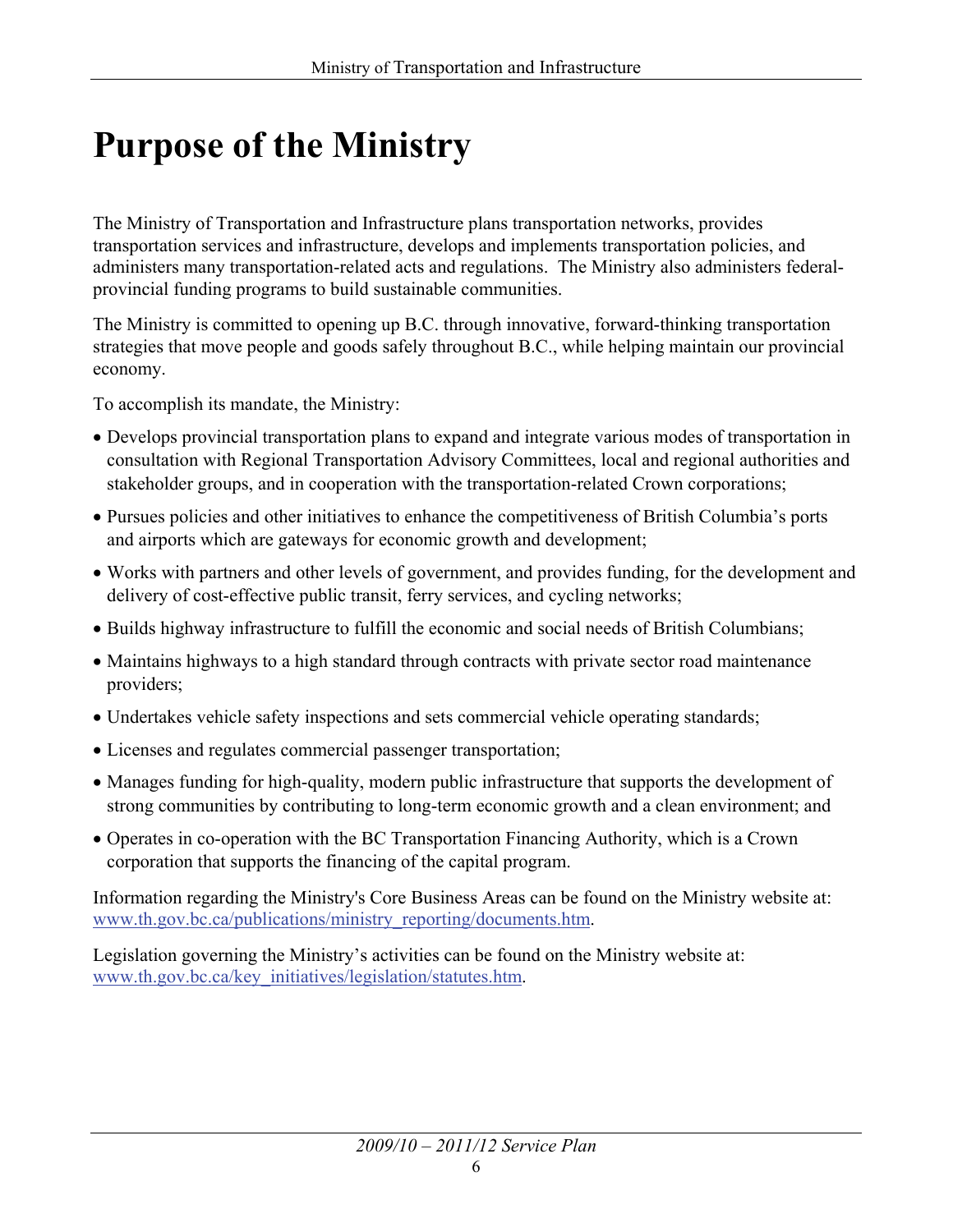The Minister of Transportation and Infrastructure is also responsible for the following Crown corporations:

- British Columbia Railway Company more information can be found at [www.bcrproperties.com/bcr1/;](http://www.bcrproperties.com/bcr1/)
- BC Transit more information can be found at [www.bctransit.com;](http://www.bctransit.com)
- Transportation Investment Corporation The Transportation Investment Corporation is established under the *Transportation Investment Act*. Its primary purpose is to enter into concession agreements to facilitate the implementation of the Port Mann / Highway 1 Project. More information about the project can be found at, [www.th.gov.bc.ca/gateway/index.htm;](http://www.th.gov.bc.ca/gateway/index.htm) and
- Rapid Transit Project 2000 (RTP 2000) RTP 2000 completed its mandate to build the Millennium Line and concluded direct project activities in 2006. The Ministry is responsible for any continuing RTP 2000 administration and financial reporting.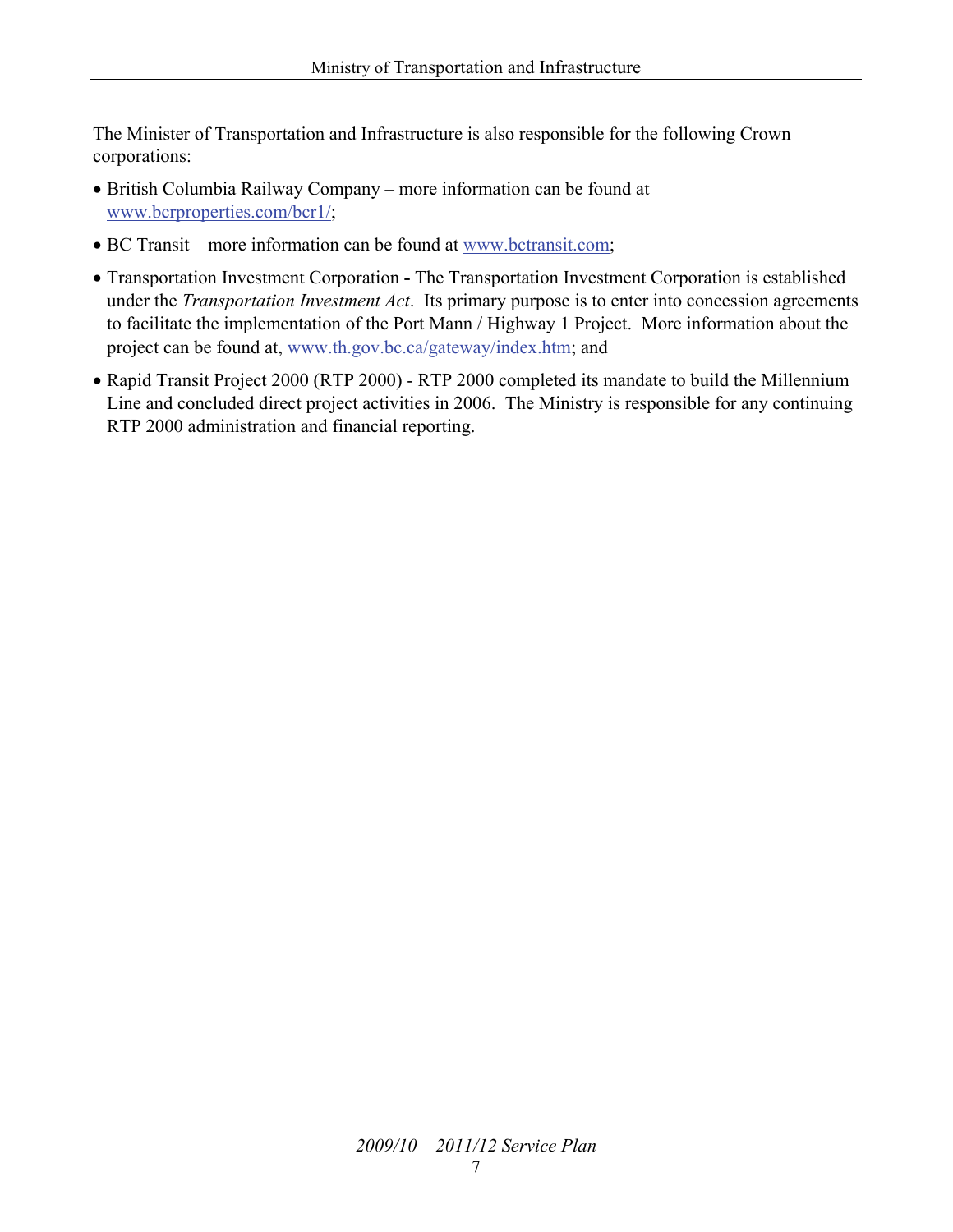## **Strategic Context**

The private sector now expects that BC will experience slower economic growth in 2009 and 2010 than it has in previous years. Risks to BC's economic outlook include a prolonged U.S. recession, continued turmoil in global financial markets, slower global demand for BC products, volatile commodity prices and further moderation of domestic demand in BC.

In addition to the economic outlook, other themes and drivers continue to shape the development and execution of the Ministry's programs. Chief among these are the need to:

- a) Reduce greenhouse gas emissions from the transportation sector and contribute to achievement of the government's overall reduction goal;
- b) Adopt policies and deploy infrastructure to realize the economic development opportunities afforded by the rapid growth in Asia-Pacific trade;
- c) Accommodate a growing and increasingly urbanized population;
- d) Provide infrastructure to support the evolving economies of the rural areas of the province;
- e) Ensure efficient freight movement through border crossings, between gateway facilities and along major highway corridors;
- f) Renew aging infrastructure;
- g) Respond to unplanned events and conditions;
- h) Leverage funding from partners such as the federal government; and
- i) Operate effectively in a competitive marketplace.

**Climate Change**: Transportation accounts for about 40 per cent of the greenhouse gas emissions in the province; automobiles alone account for 16 per cent and strategies for reducing emissions must entail significant investment in transit infrastructure and services, and cycling facilities. Initiatives are also required to reduce emissions from buses, trucks, trains, planes and ships. The main focus will be on reducing fuel consumption through the development and adoption of new emission standards and through incentives to encourage the deployment of new technologies.

**Growth in Asia-Pacific Trade**: Canada's continued economic prosperity depends upon its success in world trade. Economic growth in Asia offers businesses in B.C. and the rest of Canada enormous opportunities to expand trade and tap into existing markets as well as establish new ones. China is Canada's second largest trading partner and B.C.'s largest offshore trading partner. By 2020, China is forecast to be the world's second largest economy and trade between China and North America is expected to increase by 300 per cent (from 2006 level). India and other Asian nations, with their newly thriving economies, also have the potential to become far more significant trading partners. India's forecast annual economic growth rate exceeds eight per cent over the next 20 years and is expected to place the country amongst the most powerful economies in the world. British Columbia's geographic location is a tremendous natural advantage as a gateway between Asia and North America. The government's Ports Strategy has set a goal of expanding British Columbia's share of west coast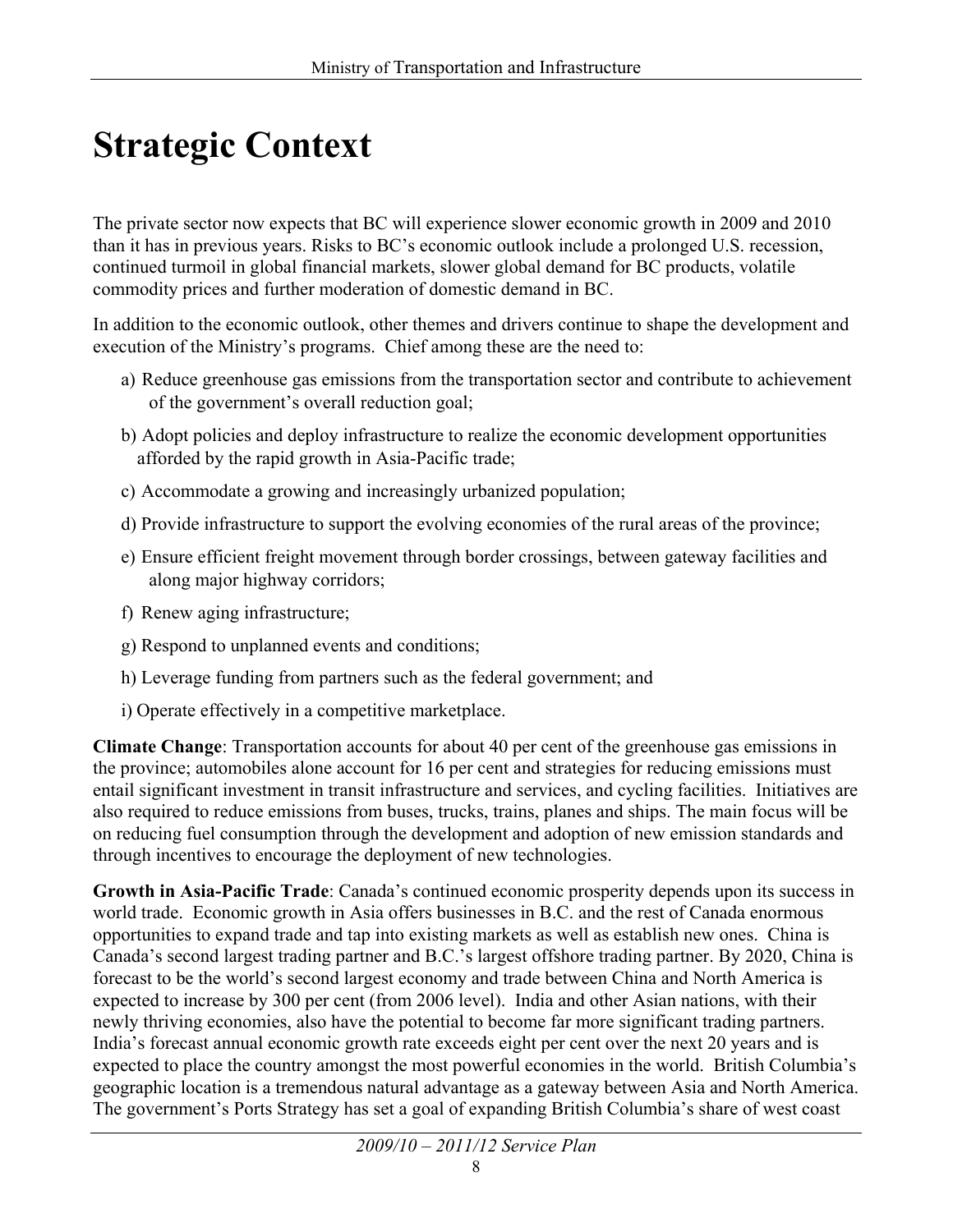Asia-Pacific container traffic from nine to 17 per cent by the year 2020, thereby creating 32,000 jobs in the province and increasing the provincial gross domestic product by \$2.2 billion. Canada's west coast ports, airports and supporting road and rail networks are central to achieving this objective.

**Urban Population Growth**: Alternatives to single-occupant vehicle use are required to support the development of denser communities to accommodate urban population growth. The *Provincial Transit Plan* targets market share for public transit of 17 per cent for metro Vancouver by 2020 and 22 per cent by 2030, up from 12 per cent in 2008, through the provision of a world class transit network. Denser communities will encourage further transit and will facilitate walking and cycling as alternate travel modes. Volatile, but generally rising fuel prices will also change travel behaviour and shift mode preferences away from single-occupant vehicles.

**Changing Regional Economies**: Rural economies continue to diversify and will rely on a range of infrastructure improvements to facilitate this evolution. Additional log and forest product hauls from accelerated harvests triggered by the mountain pine beetle epidemic are projected to peak in 2013 and continue for some years after. Oil and gas development is continuing to expand to areas of B.C. other than the North-East Region. Additional investment in affected road networks, including maintenance and rehabilitation due to incremental wear and tear, is required to facilitate the increase in industrial traffic and ensure roads remain suitable to all users. The Ministry is also pursuing partnership opportunities with First Nations to stimulate economic development through improved commercial access, involving First Nations in the delivery of transportation projects, and resolving highway tenure **issues** 

**Trade Barriers**: Efficient and secure border flows between Canada and the U.S. are crucial for trade and tourism. Despite on-going infrastructure and operational improvements, lengthy border wait times continue. Increasing security demands, insufficient border facility capacity and staffing levels, limited hours of operation at inspection booths and sub-optimal level of participation in "trusted traveller" programs are impacting border flows. The impact of congestion is significant in direct users' delay costs Border delays disturb the supply chain reliability, efficiency and productivity, affect trade and business opportunities, and reduce overall economic and gateway competitiveness.

**Aging Infrastructure**: Much of the existing highway infrastructure was constructed in the 1950's and 60's and continued re-investment is required to keep British Columbia competitive.

**Unplanned Events and Conditions**: Natural weather occurrences such as slides, floods, avalanches, earthquakes and fires are highly unpredictable and could result in major disruptions to the transportation system and service providers.

**Leveraging**: The scope and magnitude of transportation investment and renewal requirements are extensive and participation by the federal government and other partners is required to deliver essential infrastructure within the required timeframes.

**Competitive Marketplace**: Competition for engineering and construction services, from the oil and gas and other sectors within and outside B.C., continue to constrain the marketplace. Escalation in the cost of labour, equipment and construction materials increases the costs for new infrastructure and preservation of existing infrastructure.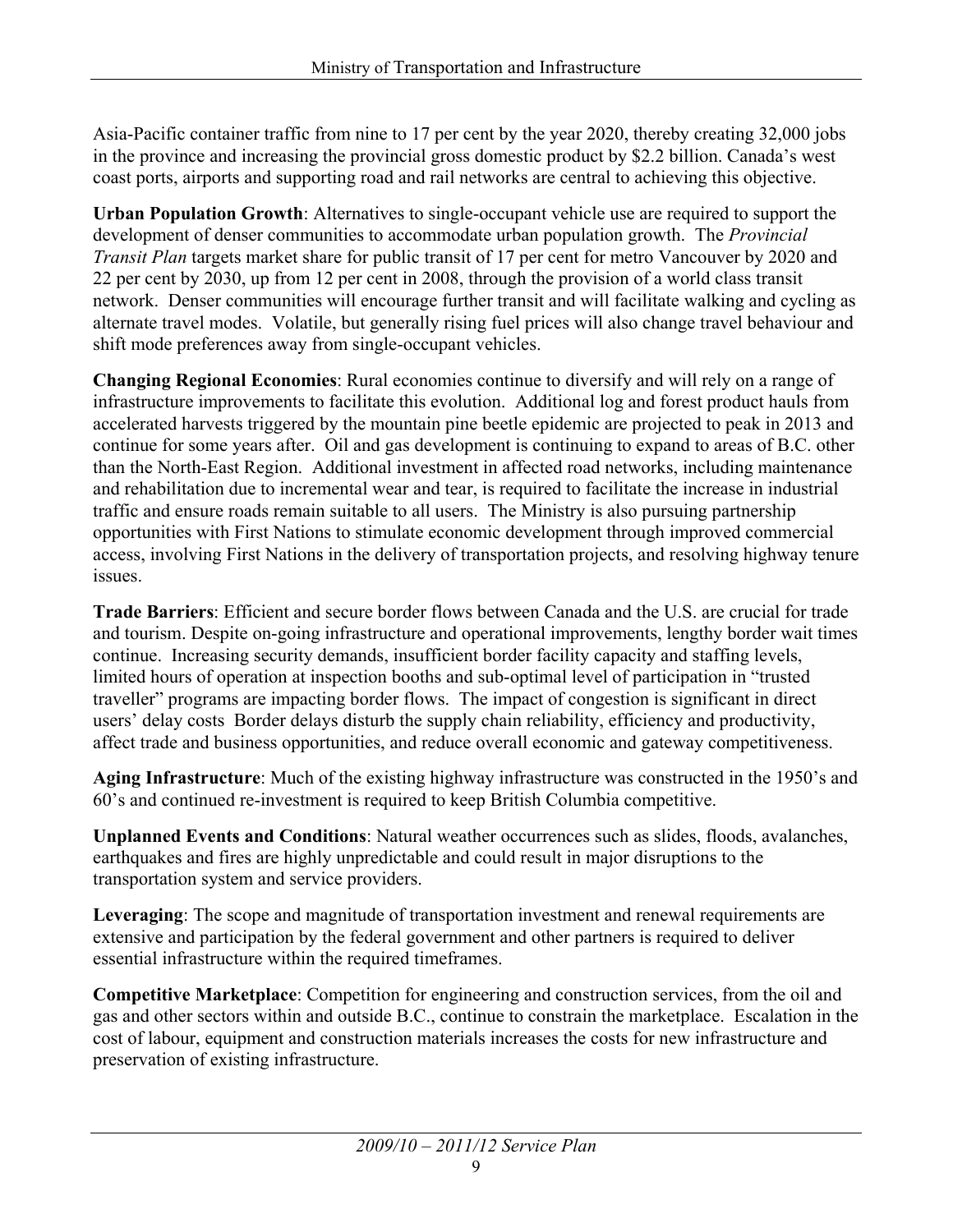## **Goals, Objectives, Strategies and Performance Measures**

The Ministry of Transportation and Infrastructure has the following goals:

- Key infrastructure is improved to drive economic growth and trade;
- British Columbia's transportation industries become more globally competitive;
- Reduction of greenhouse gas for the transportation sector;
- British Columbia is provided with a safe and reliable highway system; and
- Excellent customer service.

## **Goal 1: Key infrastructure is improved to drive economic growth and trade**

### **Objective 1.1: Improved mobility servicing major economic gateways**

#### **Strategies**

- Identify infrastructure projects for both short-term and long-term economic benefits;
- Improve mobility and reliability and reduce bottlenecks on major urban and rural trade corridors using partnership cost-sharing where feasible;
- Reduce congestion at inspection stations (formerly known as weigh scales) by relocating and/or redesigning facilities, and by using intelligent transportation systems to process truck traffic more efficiently; and
- Reduce congestion at Canada/U.S. border crossings through the use of intelligent transportation systems such as improving the Advanced Traveller Information System to use border capacity more efficiently.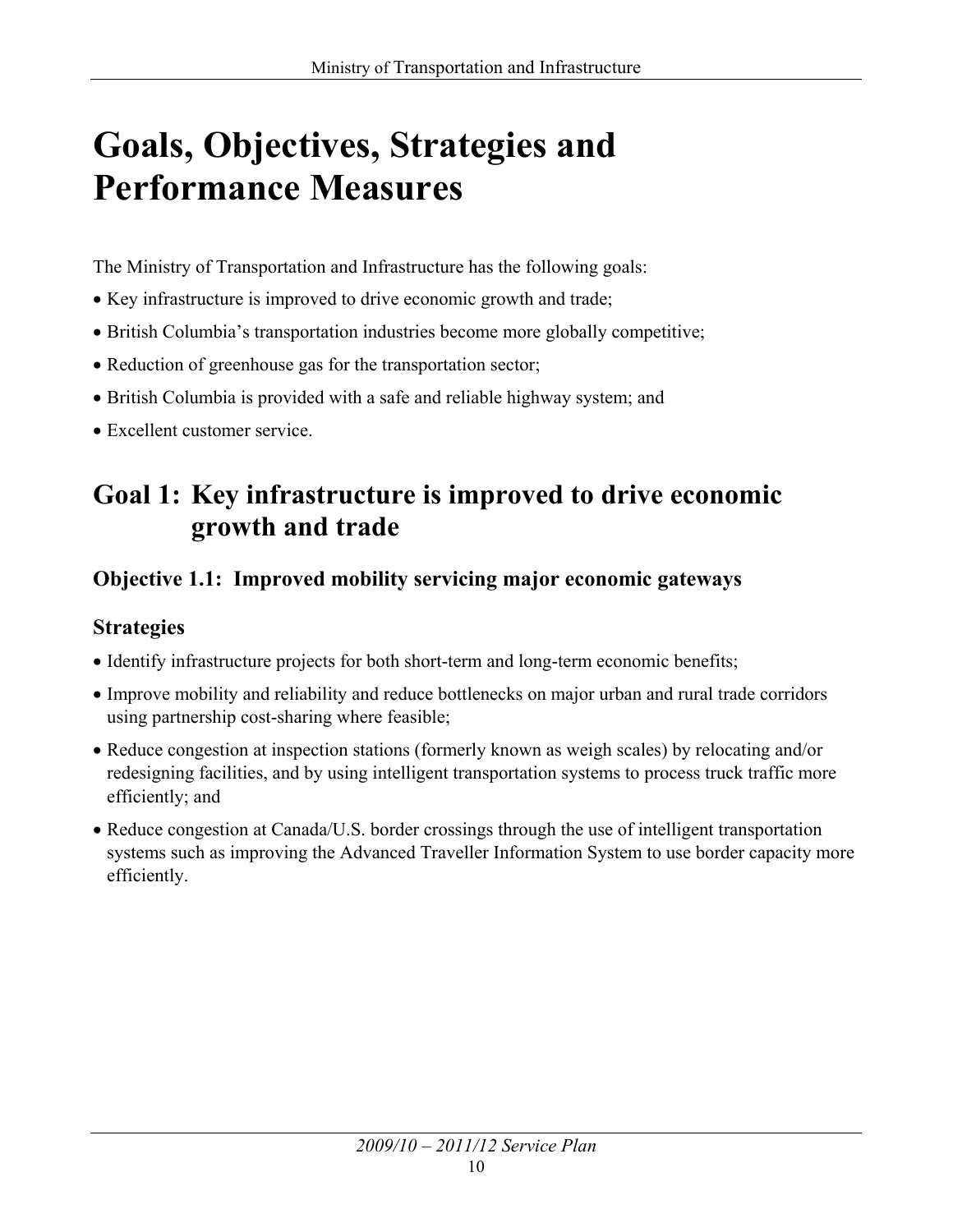#### **Objective 1.2: Identify and select priority improvement projects**

#### **Strategies**

- Identify key safety and mobility improvements to enhance the movement of goods;
- Develop options for improvements;
- Evaluate and prioritize options;
- Develop business cases for individual projects; and
- Amalgamate into an integrated investment strategy.

#### **Objective 1.3: Available provincial investment dollars are used as effectively as possible**

#### **Strategies**

- Complete projects on budget and on time;
- Develop public-private partnerships in consultation with Partnerships BC, where appropriate;
- Capture value from surplus lands to fund transportation improvements; and
- Secure federal funding for transportation projects in British Columbia.

### **Performance Measure 1: Project performance**

| <b>Performance Measure</b>                                         | 2008/09         | 2009/10 | 2010/11       | 2011/12       |
|--------------------------------------------------------------------|-----------------|---------|---------------|---------------|
|                                                                    | <b>Forecast</b> | Target  | <b>Target</b> | <b>Target</b> |
| The percentage of projects that meet<br>their budget and schedule. | 91.5%           | 91.5%   | 91.5%         | 91.5%         |

**Data Source:** Ministry of Transportation and Infrastructure.

#### **Discussion**

The constant targets represent the Ministry's ability to maintain a high level of achievement even with the challenges of fluctuating costs of materials and escalating labour costs.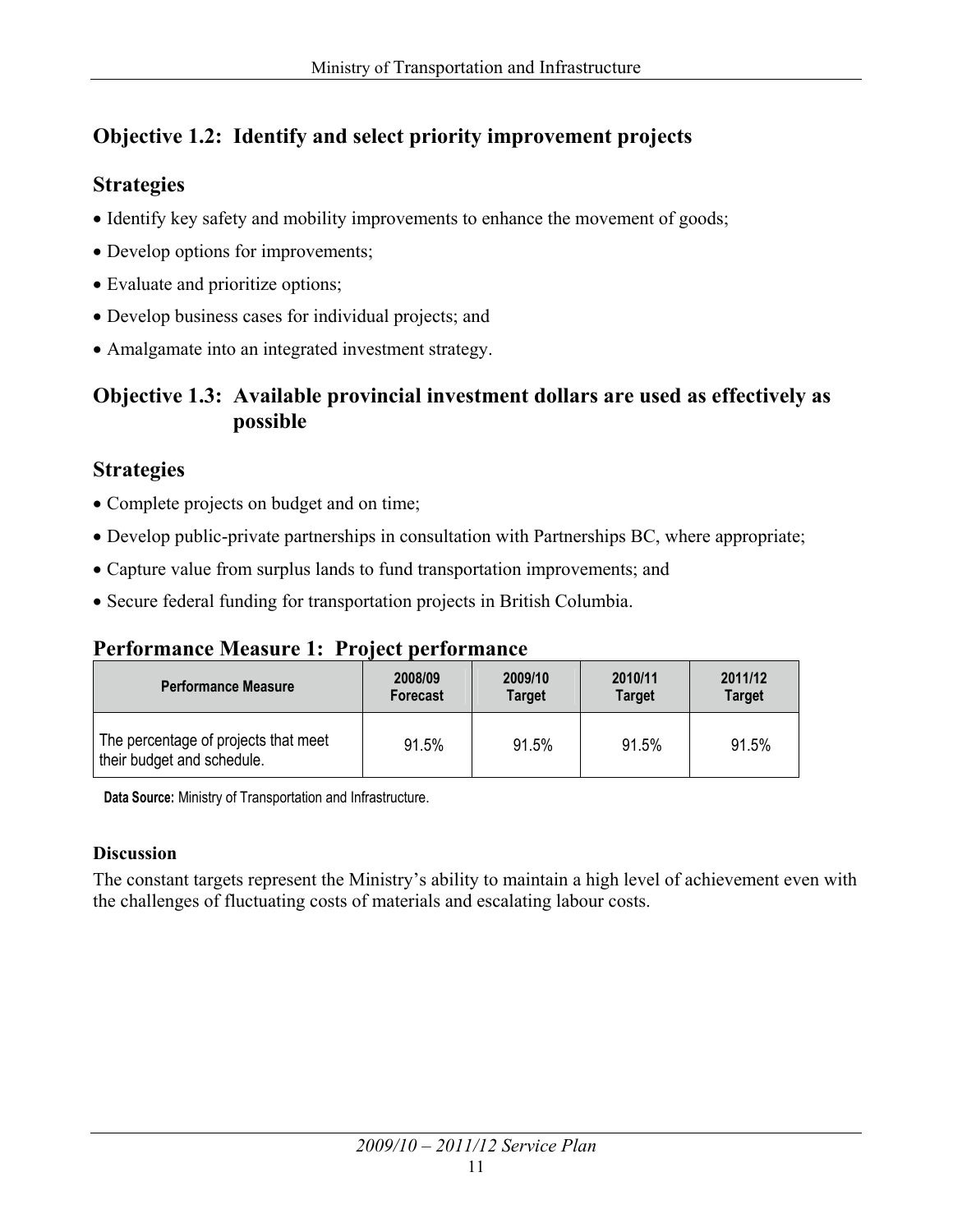#### **Objective 1.4: Improved road access for resource industries and rural residents**

#### **Strategies**

- Strategically invest in roadway rehabilitation and improvements on the roads serving industry and rural residents as follows:
	- Interior and Rural Side Roads Program Invest \$50 million per annum for 2009/10, 2010/11, and 2011/12;
	- Oil and Gas Rural Road Improvement Program Invest \$47 million per annum for 2009/10 and 2010/11; and
	- x Support British Columbia's *Mountain Pine Beetle Action Plan* through the strategic investment of \$30 million per annum in 2009/10, 2010/11 and 2011/12.

#### **Objective 1.5: Manage to build and improve infrastructure that contributes to their sustainable development.**

#### **Strategies**

- Strategically invest federal/provincial funding from the Canada/British Columbia Building Canada Fund (Communities Component) in local government infrastructure priority projects;
- Manage \$272 million in federal and provincial funding, over the next six years, to support priority community infrastructure projects in British Columbia communities with populations less than 100,000; and
- Manage \$78 million in federal/provincial funding, over the next six years, to support priority local government infrastructure in communities with populations exceeding 100,000.

### **Goal 2: British Columbia's transportation industries become more globally competitive**

#### **Objective 2.1: Developing Canada's Pacific Gateway**

#### **Strategies**

- x Implement the *Pacific Gateway Action Plan*;
- Work closely with other levels of government and stakeholders to achieve the objectives of the *British Columbia Ports Strategy*; and
- Provide leadership through the Pacific Gateway Executive Committee.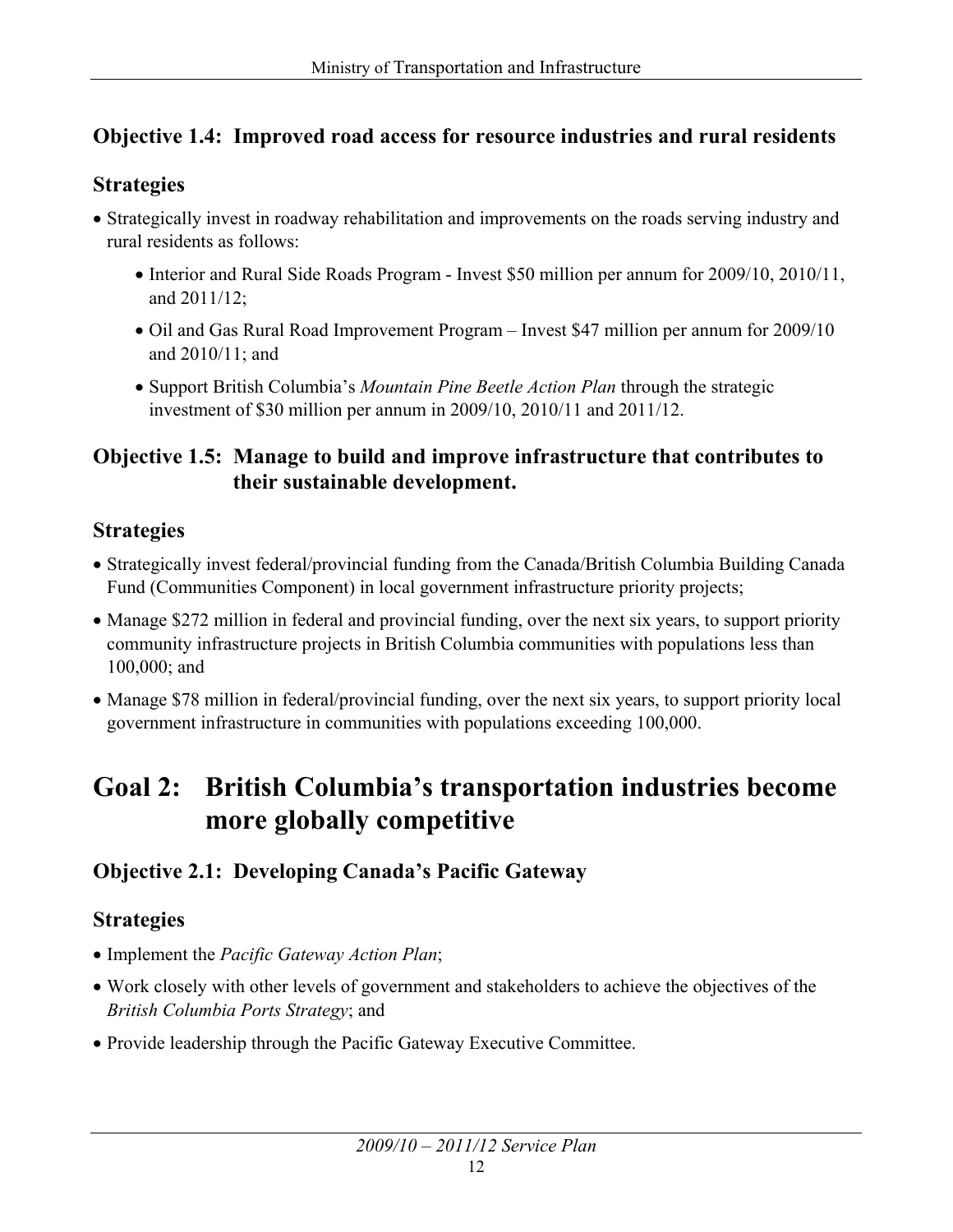| <b>Performance Measure</b>                                                                          | 2008/09<br>Forecast  | $\overline{\phantom{a}}$<br>2009/10<br><b>Target</b> | 2010/11<br><b>Target</b>    | 2011/12<br><b>Target</b> |
|-----------------------------------------------------------------------------------------------------|----------------------|------------------------------------------------------|-----------------------------|--------------------------|
| Growth in container volume handled at<br>west coast ports in TEUs (twenty-foot<br>equivalent units) | 2.73 million<br>TEUs | 2.72 million<br>TEUs                                 | 3.12 million<br><b>TEUs</b> | 3.42 million<br>TEUs     |

#### **Performance Measure 2: Container traffic growth**

**Data Source:** Growth in container volumes is based on traffic statistics reported annually by British Columbia's key trading ports. This includes Port Metro Vancouver and the Port of Prince Rupert. TEUs are twenty foot equivalent units, a standard measure for containers where one TEU = one 20-foot container.

#### **Discussion**

Container growth targets for 2009/10 to 2011/12 have been revised downward to reflect the general slowdown in international economic growth. The global economic and financial crisis has halted the strong growth in consumer spending that led to the steep increase in container import traffic to North American ports over the last ten years. Container volumes to the Port of Vancouver are expected to decline in 2009 and to resume growing beyond that, although at a slower pace than previously projected. Container volumes to the Port of Prince Rupert are expected to increase in 2009 and beyond as the new container terminal there attracts new customers. While container volumes to all other West Coast ports have slipped recently, volumes to Prince Rupert have been slowly growing.

Growth in container volumes is based on traffic forecasts produced by British Columbia's key trading ports. This growth is driven by market demand but is also influenced by a multitude of factors such as provision of appropriate infrastructure, creation of sufficient capacity to accommodate demand, a supportive policy environment for trade and investment, and sound security measures. The Ministry has a role to play in creating a competitive industry environment with the federal government through policy and legislation that supports industry investment decisions. In addition, the Ministry actively participates in or leads marketing missions to promote Canada's Pacific Gateway in both North America and Asia.

Through Canada's Pacific Gateway Strategy, the Ministry facilitates communication, coordination and information-sharing across the transportation supply chain. In addition to participating in infrastructure projects with other private and public agencies, the Ministry has direct responsibility for implementing road and bridge improvements such as the Gateway Program, the Border Infrastructure Program, and the Kicking Horse Canyon Project, which are integral components of the transportation supply chain.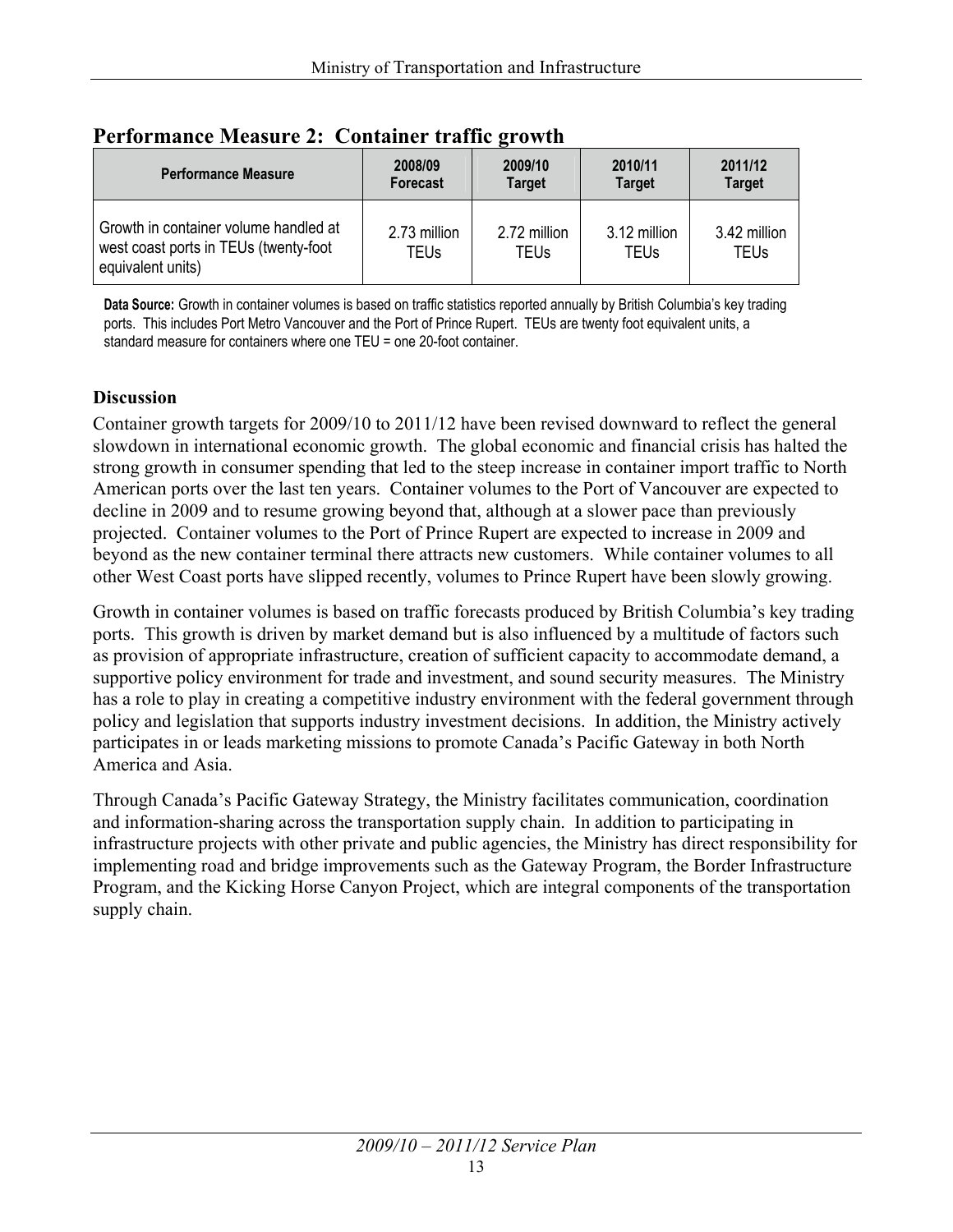### **Goal 3: Reduction of greenhouse gas for the transportation sector**

**Objective 3.1: Increase use of transit, cycling and other alternative modes of personal transportation** 

#### **Strategies**

- Build rapid transit backbone and supportive rapid and frequent bus service to create rider options;
- Invest in public transit infrastructure;
- Improve high occupancy vehicle (HOV) and transit priority measures;
- Encourage increased land use density around transit stations and along transit corridors through policy and funding agreements; and
- Invest in an integrated cycling and walking network.

### **Performance Measure 3: Transit ridership**

| <b>Performance Measure</b>              | 2008/09     | 2009/10     | 2010/11       | 2011/12     |
|-----------------------------------------|-------------|-------------|---------------|-------------|
|                                         | Forecast    | Target      | <b>Target</b> | Target      |
| Annual public transit ridership in B.C. | 225 million | 235 million | 248 million   | 289 million |

**Data Source:** Estimates of future public transit ridership provided by BC Transit and TransLink.

#### **Discussion**

Transit ridership, the number of rides taken by people using public transit over a set period of time, is a measure that allows the Province to monitor the success of transit investments over time. The targets above are combined forecasts from BC Transit and TransLink. In Metro Vancouver the Canada Line is scheduled for completion late in 2009, making the first full year of operation 2010. Overall, more than 75 per cent of the provincial transit ridership occurs in Metro Vancouver; however the rest of the province is expecting significant increases in ridership with an average increase of eight per cent per year over the next three years for a total increase of 26 per cent.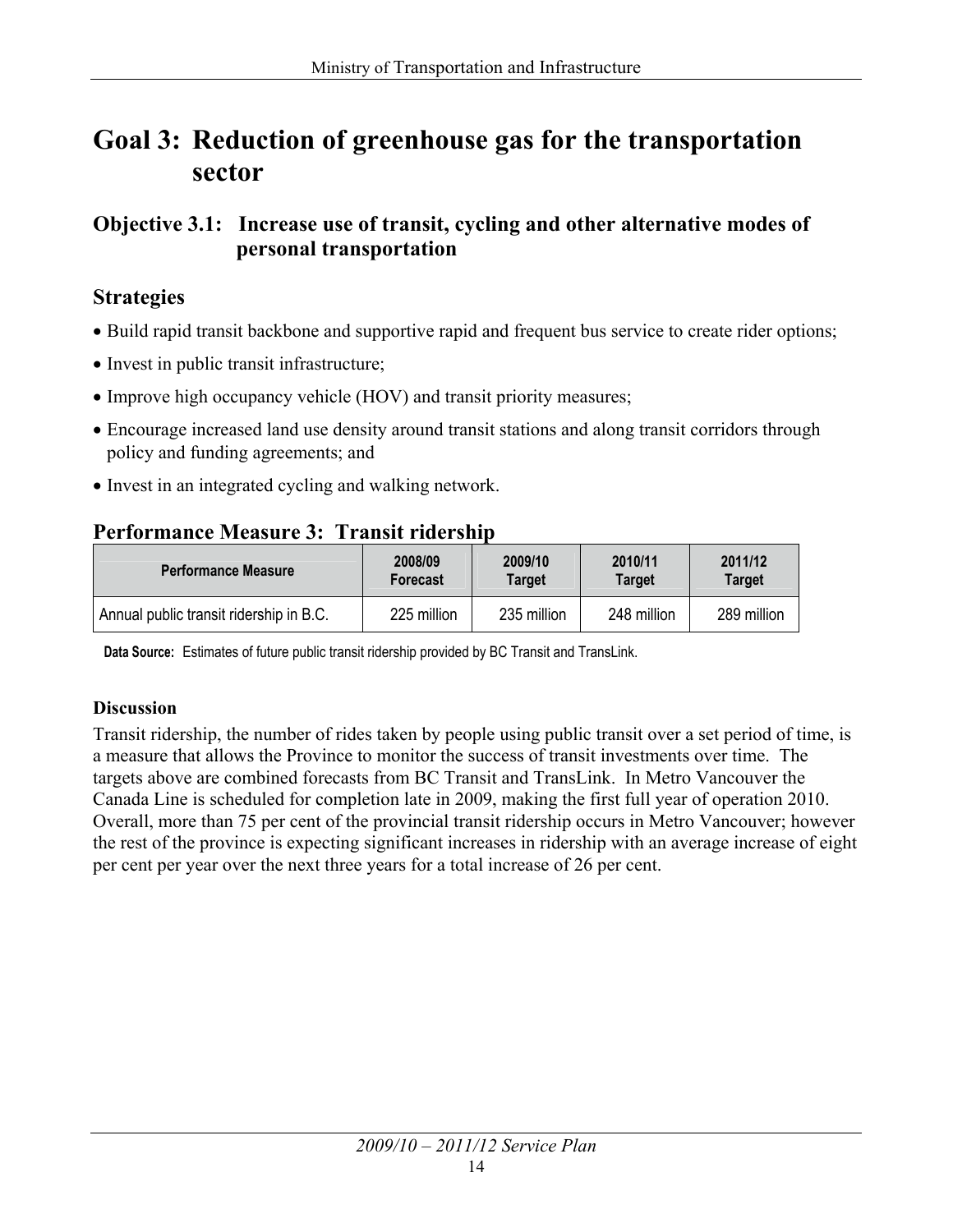#### **Objective 3.2: Improve supply chain efficiency for the movement of goods**

#### **Strategies**

- Reduce ship wait times in port;
- Reduce ship idling through port electrification;
- Reduce truck idling by minimizing wait times and empty kilometres travelled;
- Improve rural road infrastructure;
- Build rail grade separations; and
- Free up road capacity for goods movement by reducing the use of single occupant vehicles.

#### **Objective 3.3: Reduce greenhouse gases through the adoption of new technologies**

#### **Strategies**

- Support the development of the hydrogen highway;
- Put into operation the world's first fleet of hydrogen powered buses;
- Invest in new buses that will ensure the use of the latest technology;
- Electrify truck stops to reduce idling;
- Increase the use of weigh-in-motion technology to reduce the need for trucks to stop and idle at inspection stations; and

#### *Freer Movement for Commercial Vehicles*

*The Green Light Transportation System is a unique application of Weigh-in-Motion (WIM) and Automatic Vehicle Identification (AVI) technologies designed to allow freer movement of commercial vehicles through the province. Vehicles registered in the system will be able to report to Inspection Stations electronically, and potentially bypass those stations, while travelling at highway speeds. This will result in savings in time, fuel consumption and reduced greenhouse gas emissions.* 

• Implement intelligent traffic control systems to reduce idling and create time advantages for transit.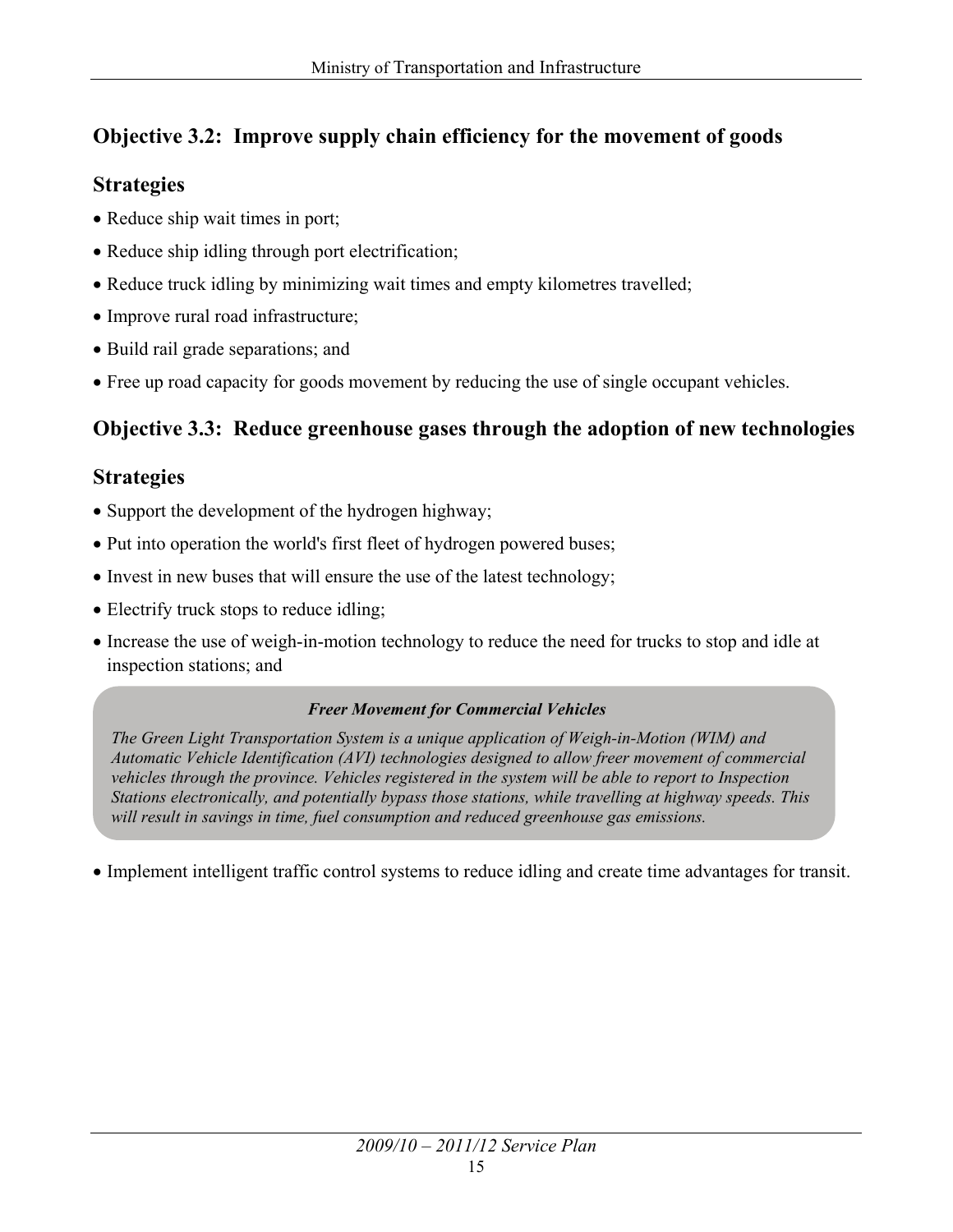### **Goal 4: British Columbia is provided with a safe and reliable highway system**

#### **Objective 4.1: Contractors maintain the provincial highway system to a high standard**

#### **Strategy**

Administer the highway maintenance contracts and assess how well the contractors are delivering their services through the Contractor Assessment Program.

#### **Performance Measure 4: Contractor assessment**

| <b>Performance Measure</b>                                                                    | 2008/09  | 2009/10       | 2010/11       | 2011/12       |
|-----------------------------------------------------------------------------------------------|----------|---------------|---------------|---------------|
|                                                                                               | Forecast | <b>Target</b> | <b>Target</b> | <b>Target</b> |
| Rating of the maintenance contractors'<br>performance using Contractor<br>Assessment Program. | 92.5%    | 92.5%         | 92.5%         | 92.5%         |

**Data Source:** Ministry of Transportation and Infrastructure, Construction and Maintenance Branch. The data are based on the results of local and regional audits, and road user satisfaction ratings obtained through stakeholder assessments. Key stakeholders such as the RCMP, emergency response providers, trucking firms, bus lines and local agencies in each service area are asked to rate their level of satisfaction with road maintenance activities. Results reflect the assessment period of October 1<sup>st</sup> to September 30<sup>th</sup> of each year.

#### **Discussion**

Ratings measure whether the contractors exceed contract requirements based on the results of local and regional assessments and road user satisfaction ratings. Contractors that exceed basic requirements are entitled to a performance incentive. A rating between 85 and 90 per cent warrants a one per cent performance incentive, between 90 and 95 per cent warrants a 1.5 per cent performance incentive, and above 95 per cent warrants a two per cent performance incentive. The performance measure is a provincial average of the combined summer and winter ratings for all 28 contractors in the province. The targets remain at a constant level of 92.5 per cent which reflects a level of effort significantly above the required basic maintenance contract service levels.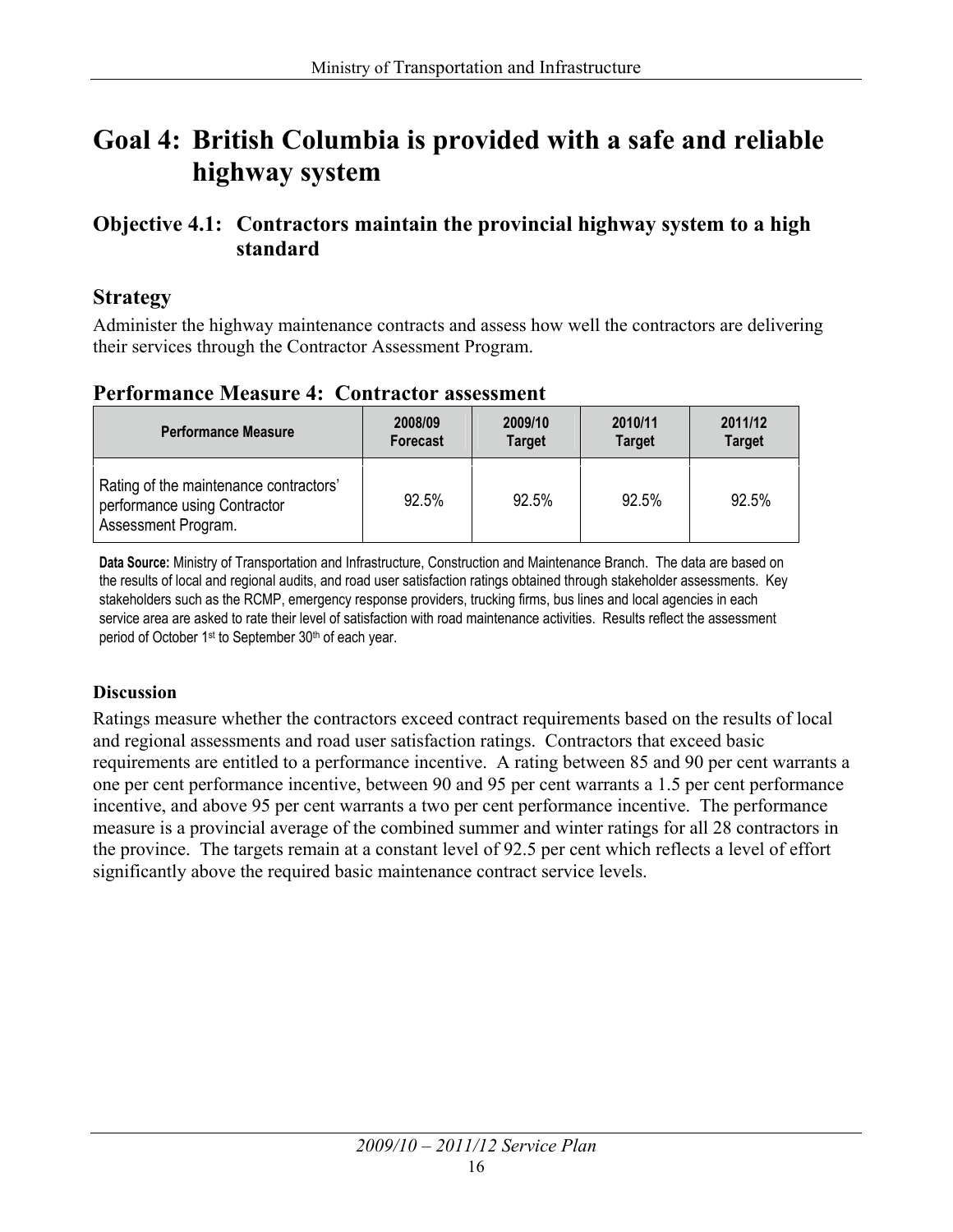#### **Objective 4.2: The main highway system is rehabilitated on a lowest life-cycle cost basis**

#### **Strategies**

- Maintain the current condition of the main highway system (roads and structures) and mitigate the onset of deterioration in ways that provide the "least cost over the life-cycle" of the infrastructure; and
- Systematically assess the condition of the main highways to determine priority in the annual resurfacing and structure rehabilitation and replacement programs.

#### **Objective 4.3: Improved highway safety and reliability**

#### **Strategies**

- Monitor highway safety and improve high-risk locations in consultation with local and regional authorities and stakeholders;
- Maximize highway safety and reliability through both safety-focused enhancements and low-cost improvements, such as signs, lighting, and lane markings; and
- Work with safety partners such as the Insurance Corporation of British Columbia, the RCMP, and the Ministry of Public Safety and Solicitor General to identify areas for safety improvements.

#### **Performance Measure 5: Highway safety**

| <b>Performance Measure</b>    | 2007/08         | 2008/09         | 2009/10       | 2010/11       | 2011/12       |
|-------------------------------|-----------------|-----------------|---------------|---------------|---------------|
|                               | <b>Baseline</b> | <b>Forecast</b> | <b>Target</b> | <b>Target</b> | <b>Target</b> |
| Crash reduction after         | 152             | 8%              | 15%           | 21%           | 25%           |
| construction on safety        |                 | reduction       | reduction     | reduction     | reduction     |
| improvement capital projects. |                 | from baseline   | from baseline | from baseline | from baseline |

 **Data Source:** The crash data are gathered by the RCMP as part of its on-site crash investigation. The RCMP then passes the data to ICBC. The data (provincial roads only minus personal information) are then passed on to the Ministry and input into the Highway Accident System. Data reliability is dependent on RCMP attendance at crashes and the accuracy of the form completion. Safety data reliability is proportional to the length of the reporting period.

#### **Discussion**

The performance measure compares the before and after crash reduction on 19 new safety improvement capital projects upon completion of construction. These projects will be delivered throughout the reporting period. The baseline is established at 152 crashes per year measured over five years. This measure directly assesses Ministry progress towards providing a safe highway system.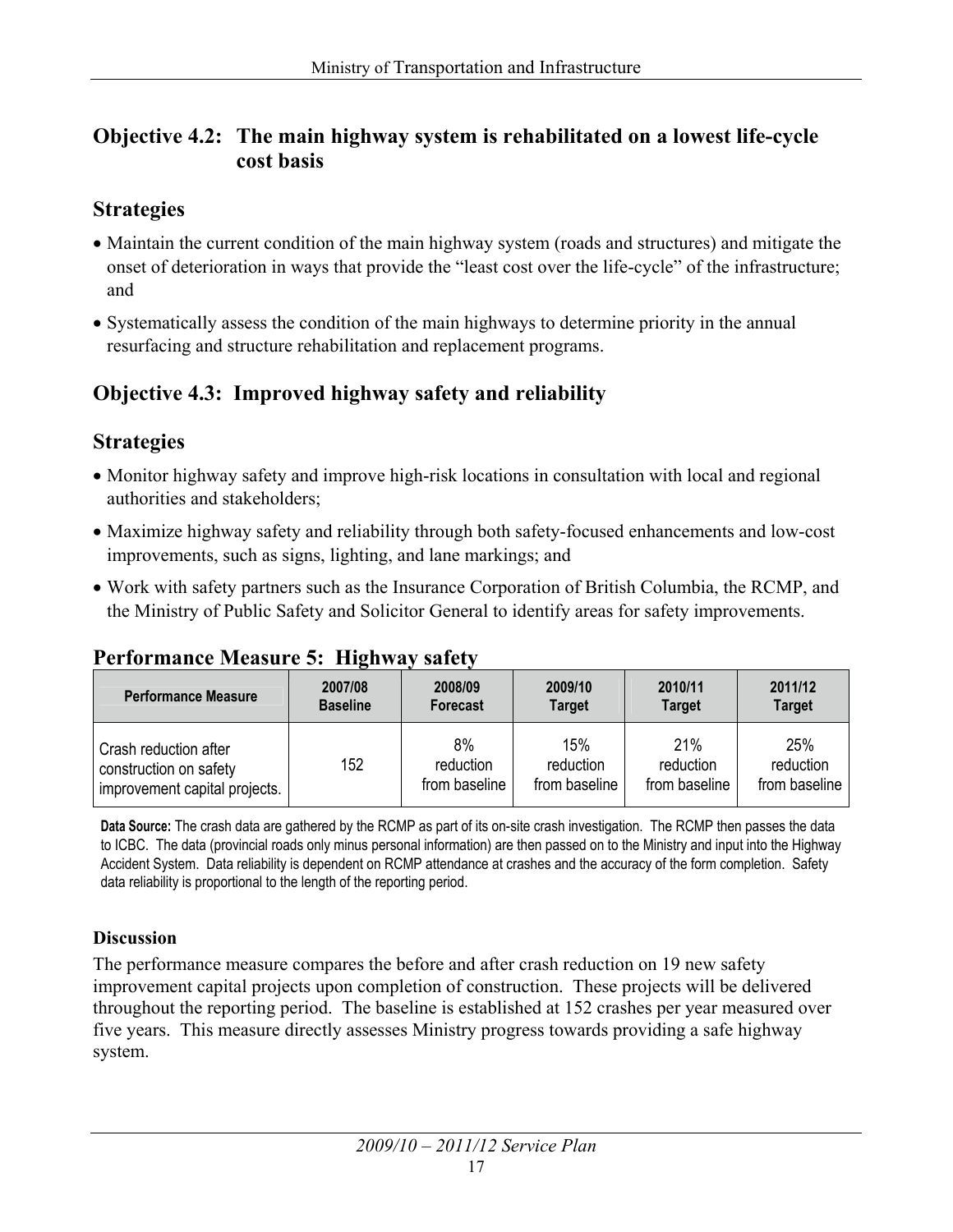#### **Objective 4.4: Effective road safety enforcement, education and programs for the commercial transport industry**

#### **Strategies**

- Establish and enforce regulations to enhance vehicle safety in British Columbia;
- Work with other jurisdictions to coordinate and harmonize commercial transport and vehicle safety standards;
- Introduce system improvements to enhance the quality and timeliness of commercial vehicle safety data for law enforcement; and
- Implement technologies to enhance safety and improve efficiency for the commercial transport industry.

## **Goal 5: Excellent customer service**

#### **Objective 5.1: Continue to improve service levels to the British Columbia business community**

#### **Strategies**

- Participate in cross government integration of permitting;
- Streamline application and review processes for rural sub-divisions; and
- Implement online application and tracking tools to support reduced turn-around times.

#### **Objective 5.2: Excellent customer service is provided to all British Columbians**

#### **Strategies** *Continuous improvement of Ministry services*

- Undertake annual surveys of customer satisfaction and compare survey results with baseline data to ensure customer needs are met;
- Use survey results and public feedback to better understand various elements of customer expectations and levels of customer service provided through existing processes and procedures;
- Conduct focus group sessions with stakeholder groups and Ministry staff to identify potential gaps in service delivery, and determine how to refine ways of doing business in order to better meet customer needs; and
- Evaluate results to determine how to adjust internal processes, procedures and communications to enable more rapid information exchange within and between Ministry business units to deliver enhanced customer service.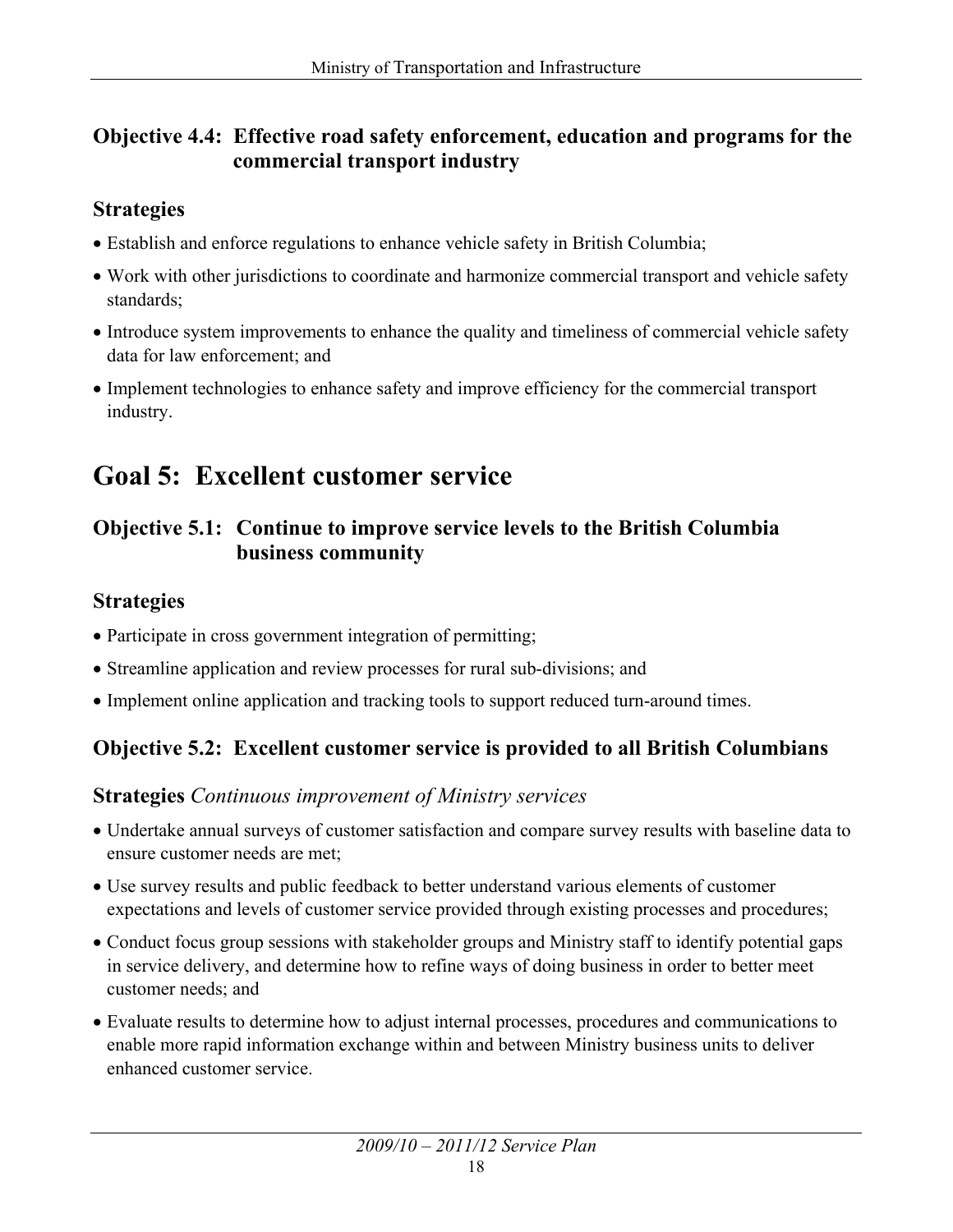| <b>Performance Measure</b>                                                                                                                                 | 2006/07         | 2008/09  | 2009/10       | 2010/11       | 2011/12       |
|------------------------------------------------------------------------------------------------------------------------------------------------------------|-----------------|----------|---------------|---------------|---------------|
|                                                                                                                                                            | <b>Baseline</b> | Forecast | <b>Target</b> | <b>Target</b> | <b>Target</b> |
| <b>Customer Satisfaction Survey:</b><br>Stakeholder satisfaction with existing<br>Ministry services and delivery<br>processes, rated on a scale of 1 to 5. | 3.89            | 4.05     | 4.10          | 4.10          | 4.10          |

#### **Performance Measure 6: Customer service**

 **Data Source:** The Ministry's 2008 Customer Satisfaction Survey is based on the Common Measurement Tool, a survey framework designed by the Institute for Citizen Centered Service to be administered by public-sector organizations to facilitate the measurement of citizen satisfaction. BC Stats' 2005 -2007 methodology for distribution and analysis has been duplicated to ensure this year's survey results allow the Ministry to continue benchmarking service delivery changes with all business unit, district, and regional stakeholders while measuring customer satisfaction against previous years' performance and projected targets.

#### **Discussion**

The Ministry annually surveys key stakeholders such as: local governments, commercial highway operators, permit applicants, emergency services, resource industry, highway construction and maintenance companies, professional and technical consultants, real estate industry, business groups, and general highway users.

As part of our continuous improvement efforts, the Ministry uses the survey results to identify areas and processes to improve service delivery. The constant targets for 2009/10 onwards represent the Ministry's ability to consistently deliver good customer service.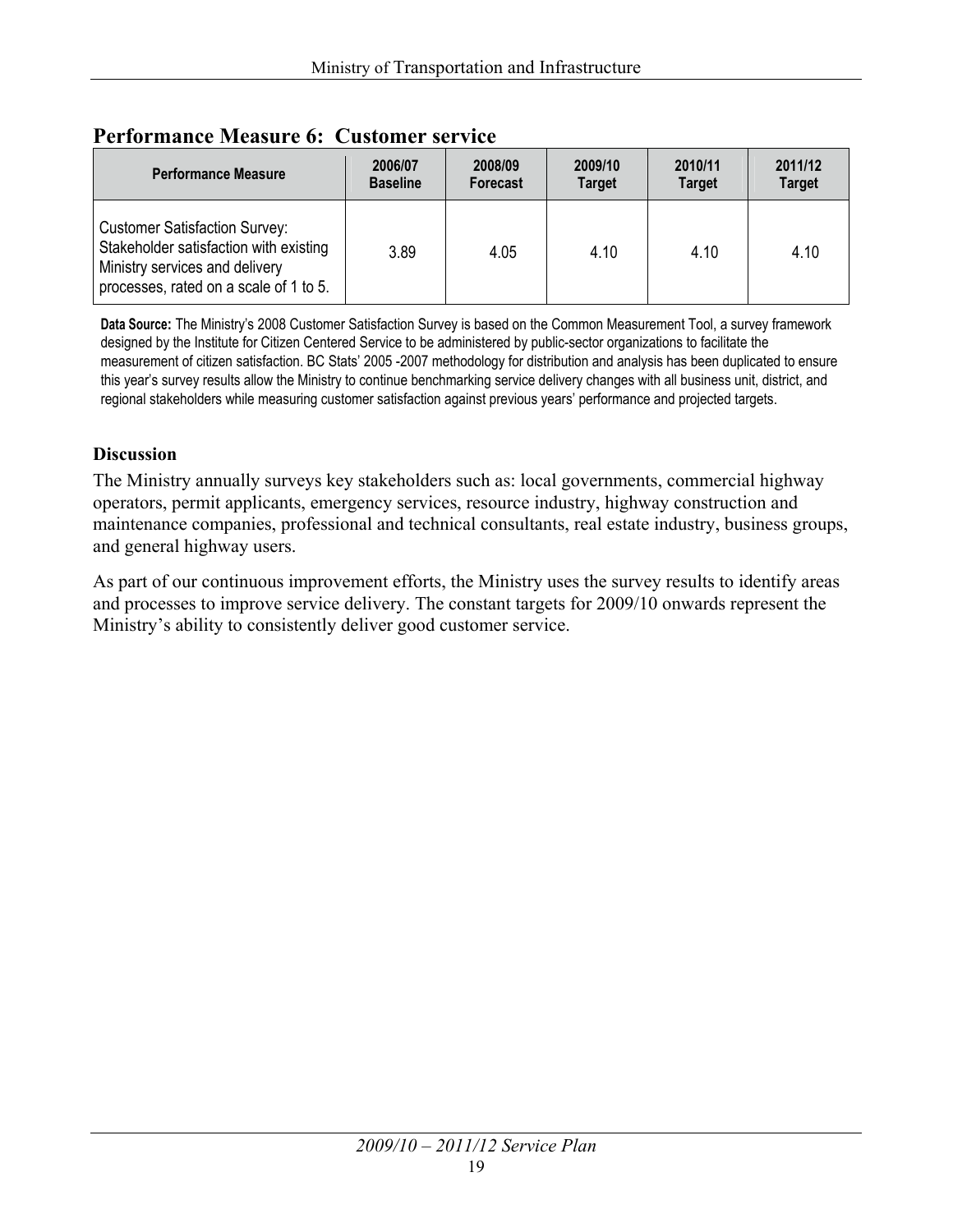## **Report on Resources**

## **Resource Summary Table**

| <b>Core Business Area</b>                                         | 2008/09<br><b>Restated</b><br>Estimates <sup>1</sup> | 2009/10<br><b>Estimates</b> | 2010/11<br>Plan | 2011/12<br>Plan |
|-------------------------------------------------------------------|------------------------------------------------------|-----------------------------|-----------------|-----------------|
|                                                                   | Operating Expenses (\$000) <sup>2</sup>              |                             |                 |                 |
|                                                                   | 24,369                                               | 23,401                      | 23,148          | 23,148          |
|                                                                   | 226,880                                              | 250,741                     | 279,008         | 338,006         |
|                                                                   | 503,705                                              | 476,440                     | 472,229         | 468,327         |
| Commercial Passenger Transportation Regulation                    | 2,610                                                | 1,914                       | 1,914           | 1,914           |
|                                                                   | 13,522                                               | 13,391                      | 13,213          | 13,046          |
|                                                                   | 771,086                                              | 765,887                     | 789,512         | 844,441         |
|                                                                   | <b>Full-time Equivalents (Direct FTEs)</b>           |                             |                 |                 |
| Transportation and Infrastructure Improvements                    | 391                                                  | 388                         | 388             | 388             |
|                                                                   | 20                                                   | 33                          | 33              | 33              |
|                                                                   | 944                                                  | 921                         | 921             | 921             |
| Commercial Passenger Transportation Regulation                    | 25                                                   | 21                          | 21              | 21              |
|                                                                   | 110                                                  | 106                         | 106             | 106             |
|                                                                   | 1,490                                                | 1,469                       | 1,469           | 1,469           |
| Ministry Capital Expenditures (Consolidated Revenue Fund) (\$000) |                                                      |                             |                 |                 |
|                                                                   | 637                                                  | 42                          | 30              | 25              |
|                                                                   | 7,623                                                | 1,342                       | 2,968           | 4,020           |
| Commercial Passenger Transportation Regulation                    | 325                                                  | 0                           | 0               | 0               |
|                                                                   | 70                                                   | 10                          | 10              | 10              |
|                                                                   | 8,655                                                | 1,394                       | 3,008           | 4,055           |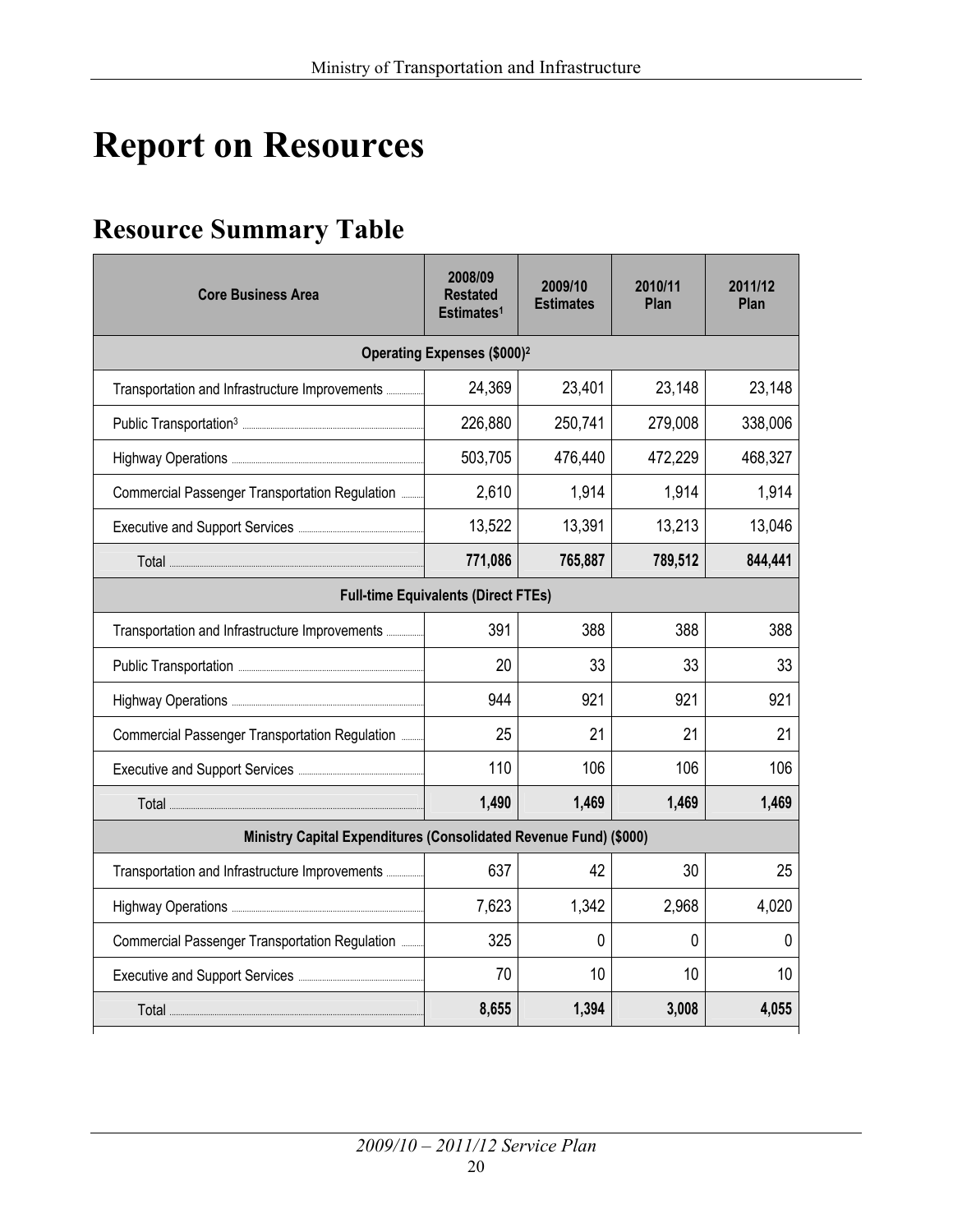| <b>Core Business Area</b>                                    | 2008/09<br><b>Restated</b><br>Estimates <sup>1</sup> | 2009/10<br><b>Estimates</b> | 2010/11<br><b>Plan</b> | 2011/12<br><b>Plan</b> |  |
|--------------------------------------------------------------|------------------------------------------------------|-----------------------------|------------------------|------------------------|--|
| <b>Other Financing Transactions (\$000)</b>                  |                                                      |                             |                        |                        |  |
| Receipts                                                     |                                                      |                             |                        |                        |  |
| Disbursements - Transportation Investment Corp. <sup>4</sup> |                                                      | 100,000                     | 150,000                |                        |  |
|                                                              | 0                                                    | (100,000)                   | (150,000)              |                        |  |
| Revenue (\$000)                                              |                                                      |                             |                        |                        |  |
| Total Receipts <sup>5</sup>                                  | 102,181                                              | 46,127                      | 46,697                 | 47,305                 |  |

1 These amounts have been restated for comparative purposes only, to be consistent with Schedule A of the 2009/10 *Estimates*.

<sup>2</sup> Operating expenses are reported net of funding from external sources, primarily the BC Transportation Financing Authority (see next page).

<sup>3</sup> Public Transportation: Operating Expenses include government contributions towards public transit and coastal ferry services.

4 Other Financing Transactions: Disbursements — Investment by the Province in the Transportation Investment Corporation.

<sup>5</sup> The majority of the Ministry's revenue comes from the federal contribution to coastal ferry service (approximately \$27 million annually). 2008/09 included revenues for the Coquihalla Toll Plaza.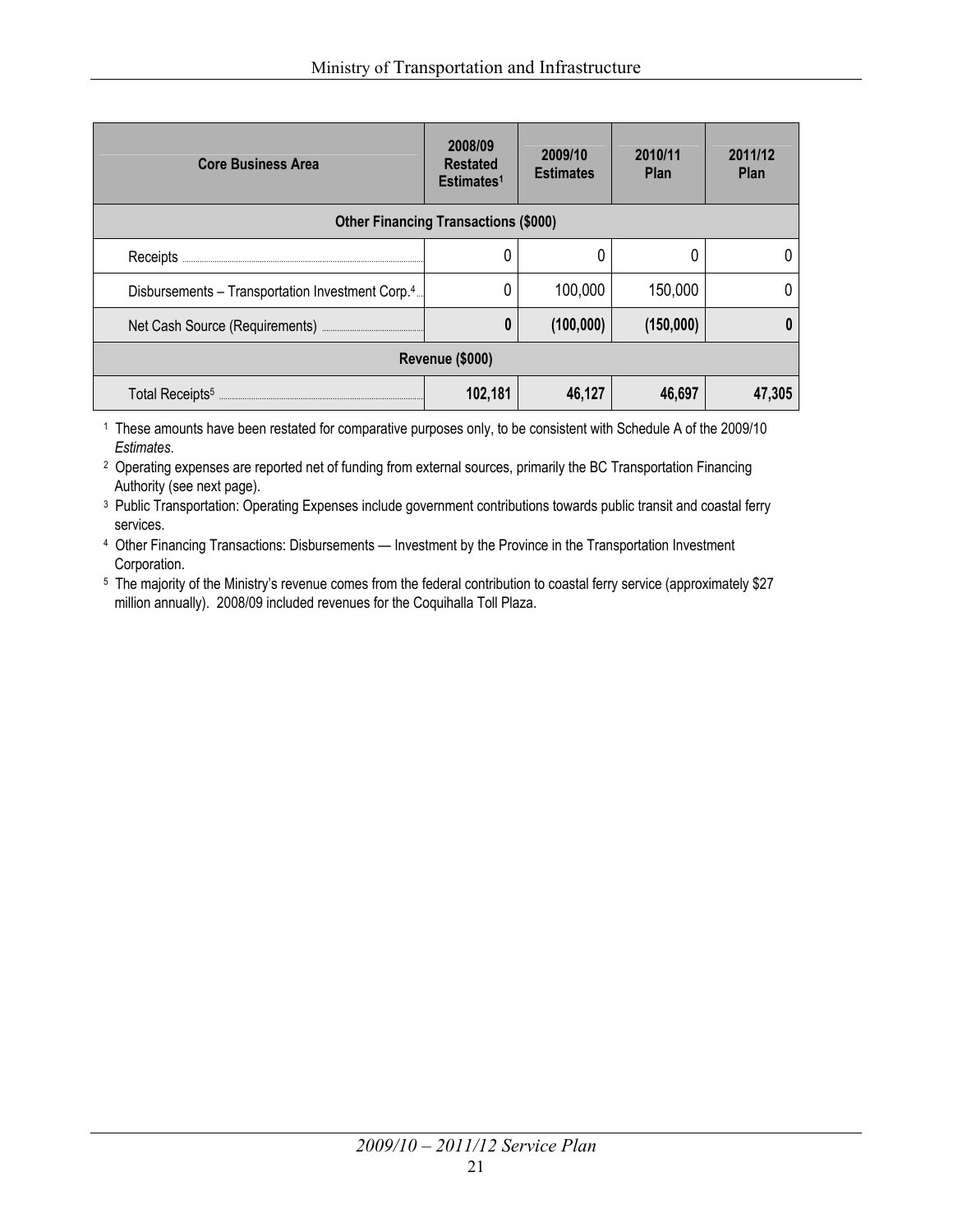## **BC Transportation Financing Authority – Statement of Earnings**

|                             | 2008/09<br><b>Forecast</b> | 2009/10<br><b>Budget</b> | 2010/11<br>Plan | 2011/12<br>Plan |  |  |
|-----------------------------|----------------------------|--------------------------|-----------------|-----------------|--|--|
| Revenue (\$000)             |                            |                          |                 |                 |  |  |
|                             | 437,600                    | 440,000                  | 442,500         | 445,000         |  |  |
|                             | 144,727                    | 141,246                  | 142,376         | 147,537         |  |  |
|                             | 41,161                     | 51,380                   | 73,209          | 116,190         |  |  |
|                             | 623,488                    | 632,626                  | 658,085         | 708,727         |  |  |
| Expenditures (\$000)        |                            |                          |                 |                 |  |  |
|                             | 336,071                    | 351,365                  | 372,752         | 395,040         |  |  |
|                             | 220,700                    | 275,761                  | 319,179         | 362,602         |  |  |
|                             | 34,005                     | 25,000                   | 25,000          | 25,000          |  |  |
|                             | 108,669                    | 137,133                  | 67,700          | 124,600         |  |  |
|                             | 66,467                     | 49,651                   | 40,402          | 42,503          |  |  |
|                             | 765,912                    | 838,910                  | 825,033         | 949,745         |  |  |
| Net Earnings (Loss) (\$000) |                            |                          |                 |                 |  |  |
|                             | (142, 424)                 | (206, 284)               | (166, 948)      | (241, 018)      |  |  |
| Capital Plan (\$000)7       |                            |                          |                 |                 |  |  |
|                             | 851,954                    | 742,137                  | 638,499         | 527,332         |  |  |

1 Dedicated taxes include 6.75 cents per litre motor fuel tax and a provincial sales tax on short-term car rentals of \$1.50 per day.

2 Contributions towards capital assets are deferred and amortized to income at the same rate as the related highway infrastructure is amortized to expense.

<sup>3</sup> Other revenue includes property and economic development revenues.

4 Interest on borrowing used to finance construction work in progress is capitalized. Upon completion, related interest costs are expensed.

5 Improvements to interior and rural side roads are included in capital expenditures; repairs are expensed. Total interior and rural side roads program is \$68 million for 2008/09 and \$50 million for 2009/10 to 2011/12.

<sup>6</sup> Grant programs include grants paid under the transportation partnerships program for cycling, ports and airports, the provincial contribution to the Canada Line rapid transit project, grants to TransLink and BC Transit for transit purposes, and other projects.

7 Capital Plan numbers are net of federal funding.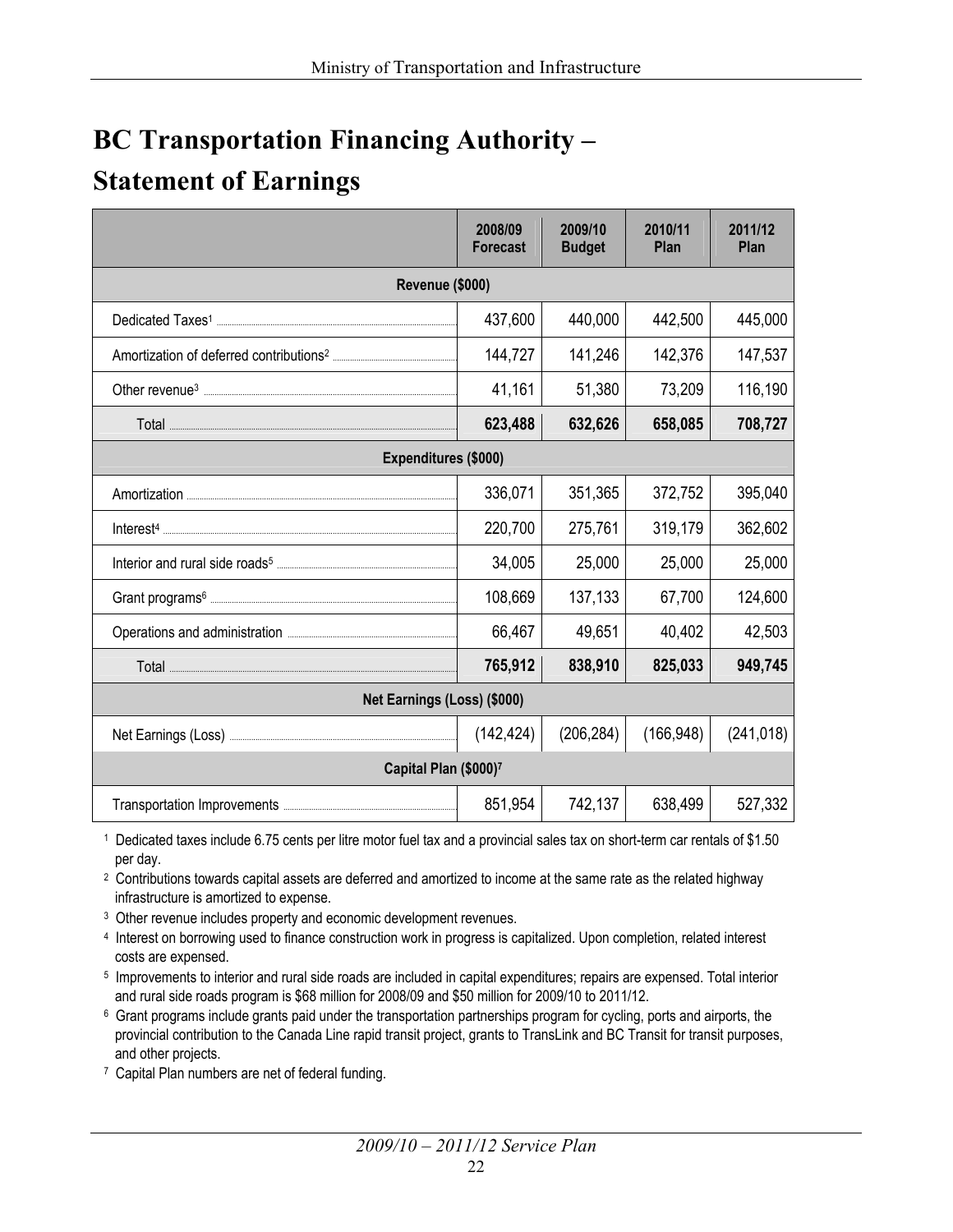## **Major Capital Projects**

#### **Kicking Horse Canyon**

**Objective:** Upgrade the 26-kilometre section of the Trans-Canada Highway to a modern, four-lane standard from the junction of Highway 95 at Golden to the western boundary of Yoho National Park. This highway corridor was originally constructed in the 1950s and is predominantly two lanes wide. It is an important route for tourism and inter-provincial trade, serving as a gateway between British Columbia and the rest of North America. Additionally, by connecting remote resource extraction sites with processing, manufacturing and distribution centres, this portion of the Trans-Canada Highway is a key part of our province's resource economies, particularly forestry and mining.

The Kicking Horse Canyon Project has four phases, of which the first two, the \$64 million Yoho Bridge and the \$143 million Park Bridge (public-private-partnership), are complete and in use.

**Costs:** The total cost was \$207 million for the first two phases. The estimate for Phase 3 is \$134.5 million and for Phase 4, in the range of \$600 million.



*Phase 2, 10 Mile (Park) Bridge opened to traffic August 31, 2007*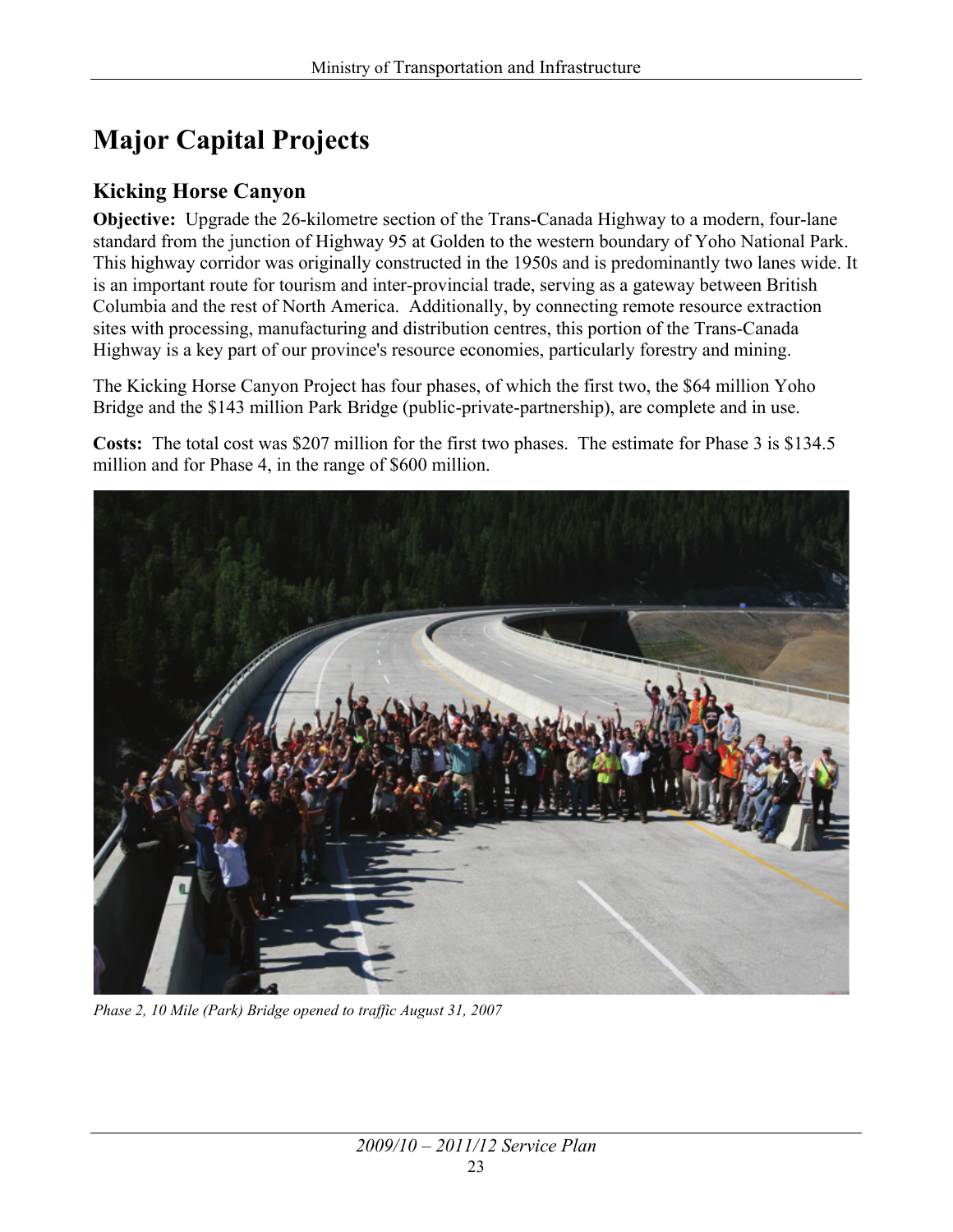**Phase 3**, Golden Hill to West Portal and 10-Mile Brake Check to Yoho National Park. Federal funding has been secured for Phase 3 under the Building Canada Fund. Construction on the Brake Check to Yoho National Park section (federal \$31.55 million, Province \$34.45 million) commenced in September 2008. Construction on the Golden Hill to West Portal Section is scheduled to commence in summer 2010.

**Phase 4**, Highway 1 and Highway 95 intersection and West Portal to Yoho Bridge. Improvements to the Highway 1 and Highway 95 intersection and the challenging and costly canyon sections will be made outside the timeframe of this plan, dependent on federal funding availability. The preliminary design is complete.

#### **Benefits:**

- Safer roads and increased capacity on a critical provincial and national gateway;
- Fewer road closures due to slides and accidents; and
- Economic development through increased tourism and more efficient movement of goods and services.

#### **Risks:**

- Challenging climatic and geographic conditions; and
- Managing traffic during construction.

#### **Sea-to-Sky Highway Improvement Project**

**Objective:** Implement extensive improvements to the existing highway between Horseshoe Bay and Whistler to improve safety, reliability and mobility. The improvements will make travel along the corridor safer for residents, commuters, tourists and businesses moving goods.

**Costs:** The Ministry chose a combination of procurement methods to deliver the highway improvements on the Sea-to-Sky corridor. Approximately two-thirds of the capital expenditures for the overall project are being undertaken through a 25-year performance-based public-private partnership between the Ministry and the S2S Transportation Group. The total authorized capital budget for the project is \$796 million. The project is on schedule for completion in fall 2009.

Learn more about the project at [www.seatoskyimprovements.ca.](http://www.seatoskyimprovements.ca)

Further information is available online about the Concession Agreement and the Province's capital investment at: [www.partnershipsbc.ca/files/project-seatosky.html.](http://www.partnershipsbc.ca/files/project-seatosky.html)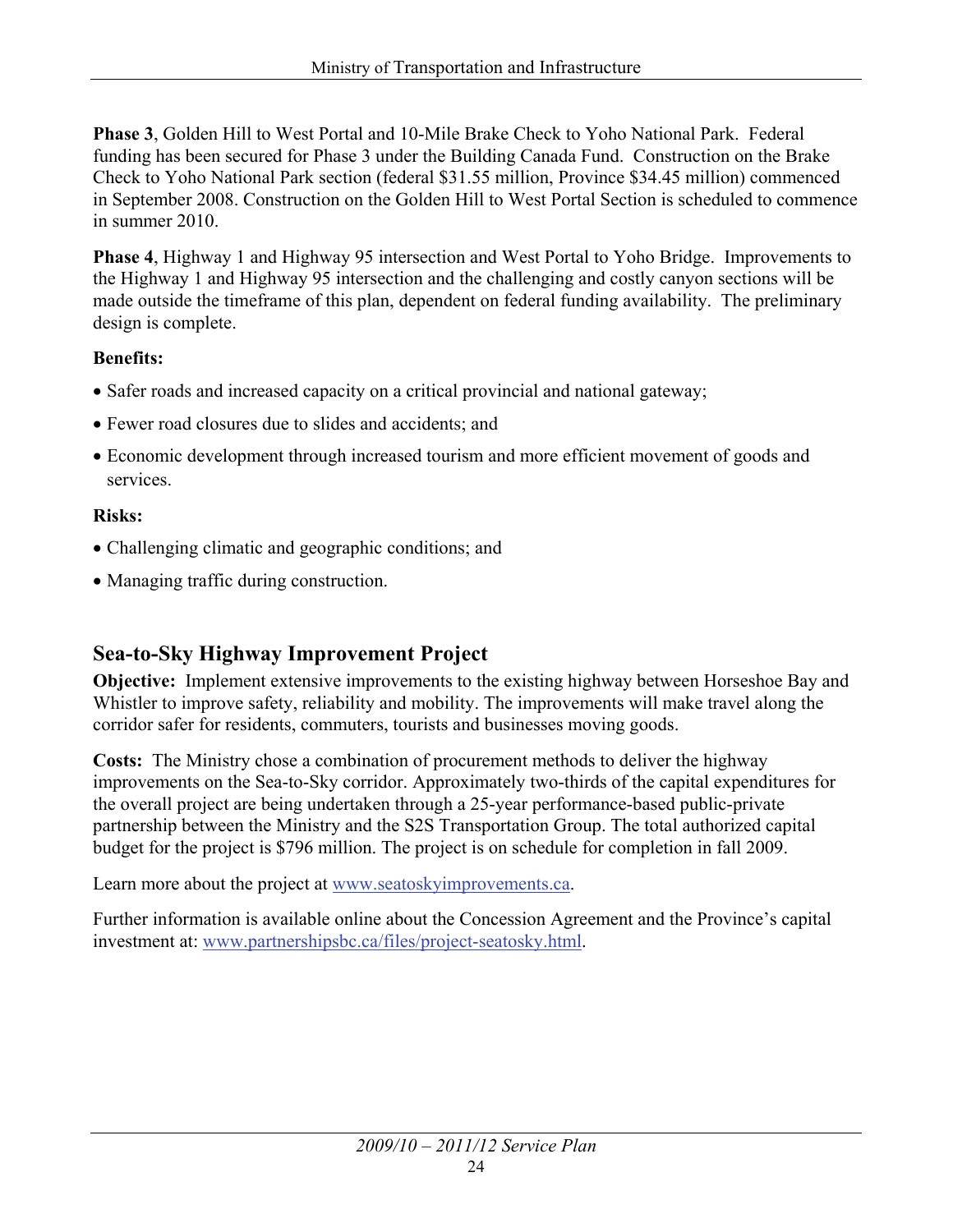#### **Benefits:**

- Safer road;
- Increased capacity;
- Reduced vehicle operating costs;
- x Fewer road closures due to slides and traffic incidents; and
- First Nations' participation and opportunities.



*Completed section of Sea-to-Sky Highway, approximately 19 kilometres north of Horseshoe Bay, showing use of mechanically stabilized earth walls used to expand the highway on the down slope side of the highway.* 

#### **Risks:**

- Difficult terrain and unstable areas that the highway crosses;
- The need to keep a large volume of traffic flowing while carrying out the improvements; and
- The need to address municipal, First Nations, community and environmental issues.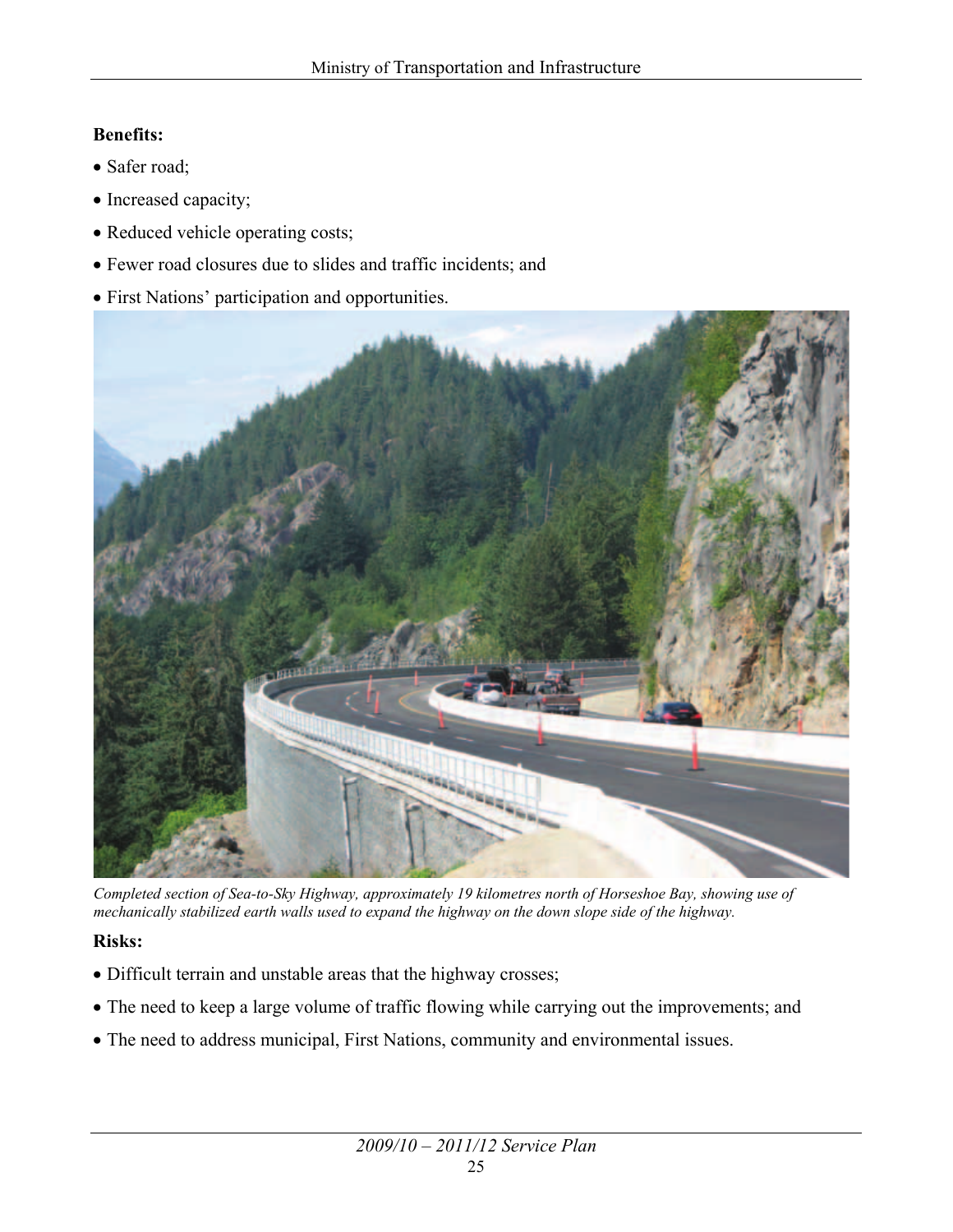#### **Pitt River Bridge and Mary Hill Bypass/Lougheed Highway Interchange**

**Objective:** Construct a new high level seven-lane bridge with future capacity for eight lanes to replace the existing Pitt River swing bridges connecting Pitt Meadows to Port Coquitlam. Construct a new interchange at the west end of the new bridge and provide intersection improvements to Lougheed Highway and Kennedy Road on the east side of the bridge. Construction is underway and on target for completion in late 2009.



*Construction of the Pitt River Bridge and Mary Hill Interchange (looking west). The 60-metre high towers seen in the foreground will support the main span of the bridge deck. Construction of the new interchange can be seen in the background.*

**Costs:** The bridge and interchange project is estimated to cost \$198 million. The federal government is contributing \$90 million through the Canada-British Columbia Asia-Pacific Gateway and Corridor Transportation Infrastructure Fund.

#### **Benefits**:

• Increased safety as a result of the elimination of a major intersection and counter-flow system, as well as a new dedicated pedestrian and cyclist pathway. The new bridge also enhances safety for marine navigation;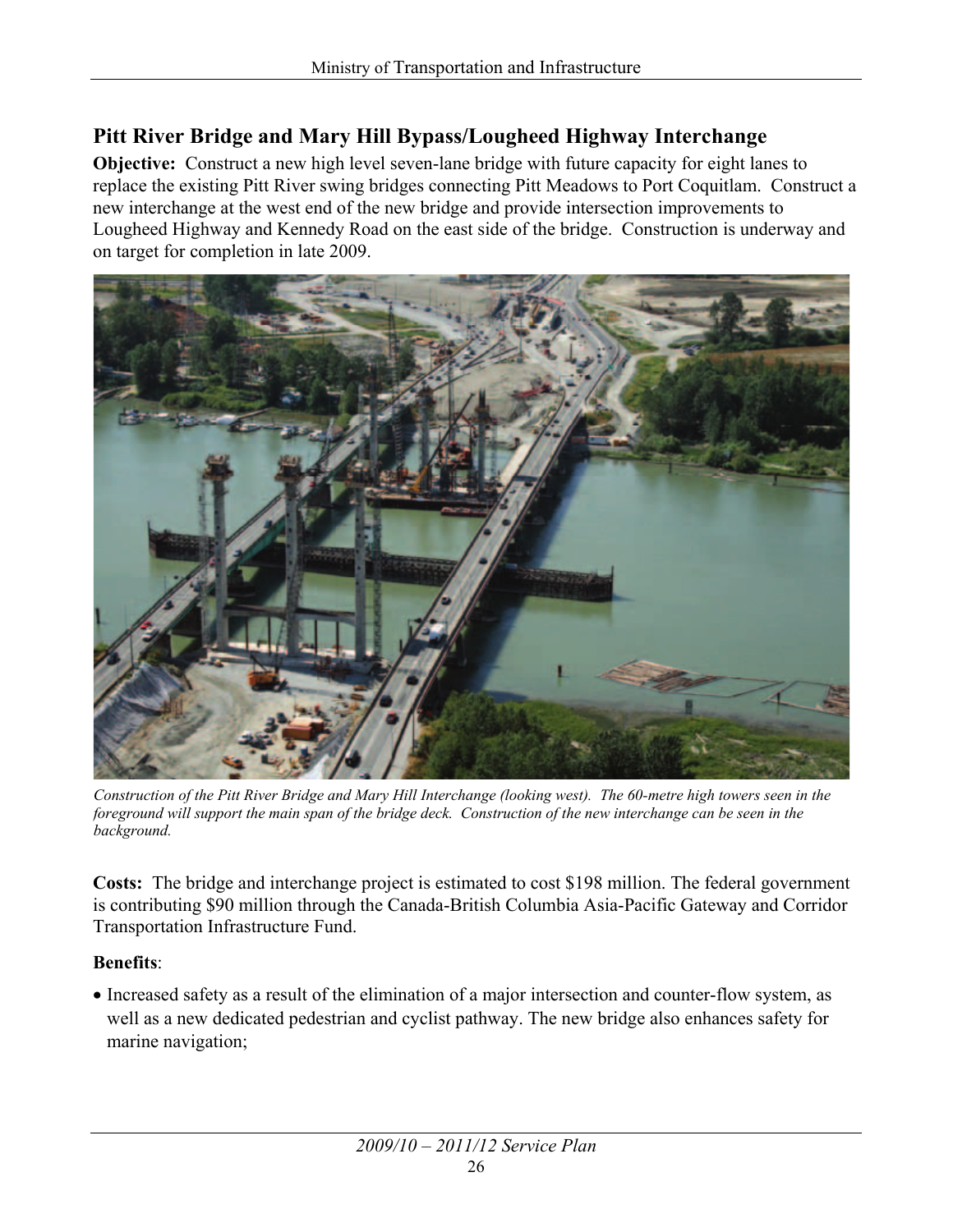- Replacement of the two existing swing bridges will increase the reliability of the Pitt River crossing as well as ensure the free-flow of marine traffic in the Pitt River. The new bridge will also create more reliable commuter and bus travel times;
- Improved traffic movement and reduced congestion by maintaining seven general travel lanes, 24 hours per day, eliminating backups caused by the current counter-flow system;
- Reduced environmental impacts on the river by using significantly fewer piers than the existing swing bridges. The removal of the existing swing bridges eliminates the 18 piers that support them as well as allowing for the rehabilitation of land underneath and alongside the new bridge; and
- Flexibility to meet changing traffic demand. The bridge will be built to accommodate eight lanes in the future, four in each direction, which can be dedicated for HOV as the rest of the HOV network expands. The bridge will be designed to accommodate future rapid transit.

#### **Risk**:

- Interruptions to construction due to the need to keep a large volume of traffic moving; and
- Utility relocations could add costs and schedule delays.

#### **South Fraser Perimeter Road**

**Objective:** The South Fraser Perimeter Road Project, approximately 40 kilometres long, is a proposed new four-lane, 80 kilometres per hour route along the south side of the Fraser River. The project will extend from Deltaport Way in Southwest Delta to 176th Street (Highway 15) in Surrey, with connections to Highway 1, 91, 99 and to TransLink's new Golden Ears Bridge, which is currently under construction.

It is one component of the Province's Gateway Program of road and bridge improvements along and across the Fraser River. The project will provide a much-needed continuous and efficient route to serve the important freight and service industry along this key economic corridor and will benefit commuters as well as tourists accessing borders, ferries and the B.C. Interior.

**Costs:** The overall cost of the project is estimated at \$1 billion. A federal contribution agreement for \$365 million under the Canada-British Columbia Asia-Pacific Gateway and Corridor Transportation Infrastructure Fund was signed in September 2008.

#### **Benefits:**

- Improved movement of people and goods through the region via enhanced connections to the Provincial highway network;
- Reduced east-west travel times, particularly for heavy truck traffic by providing a continuous highway along the south side of the Fraser River;
- Improved access to major trade gateways and industrial areas, and enhanced development in designated industrial areas along the south side of the Fraser River;
- Improved safety and reliability; and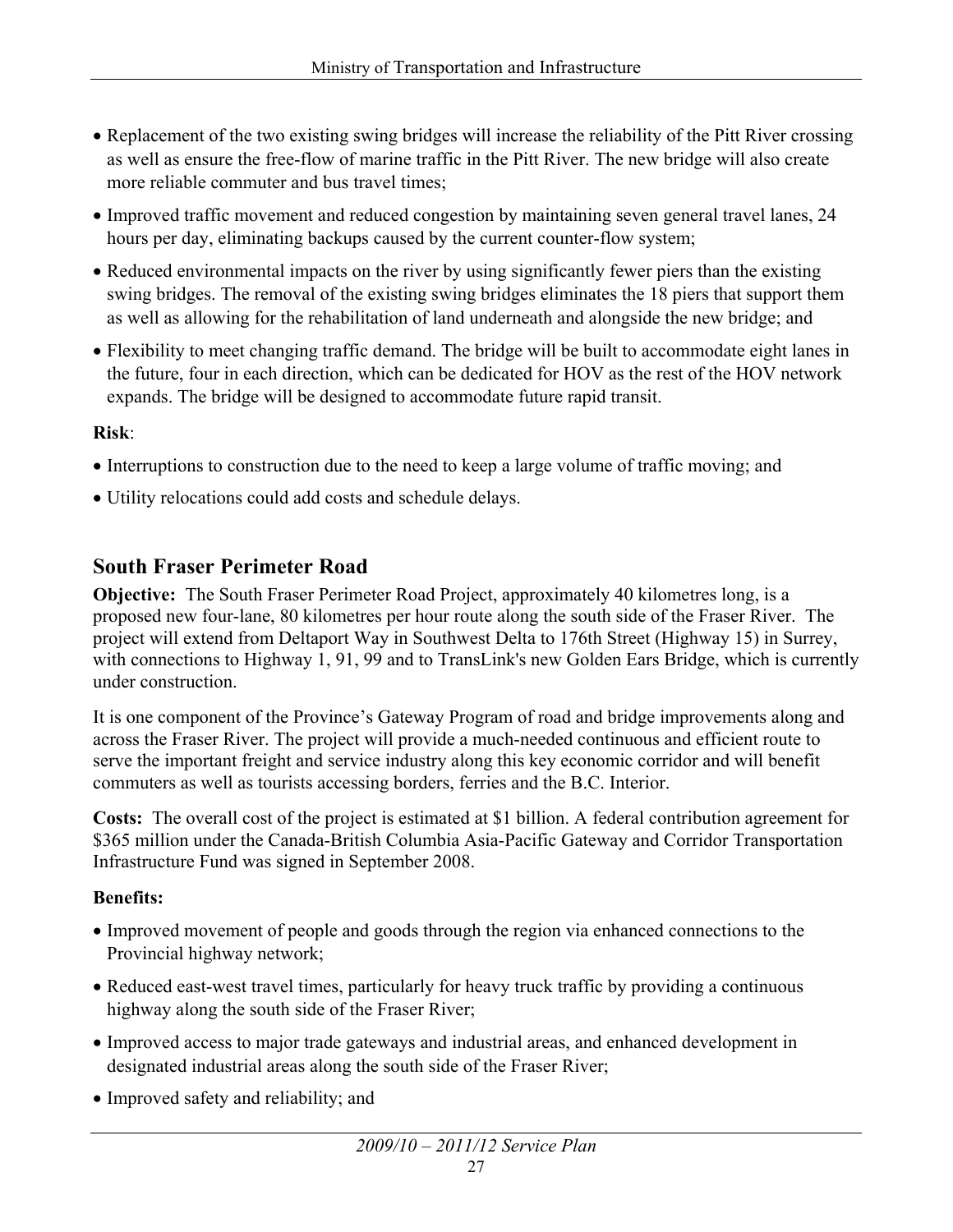• Restored municipal roads as community connectors by reducing truck traffic on municipal road networks.

#### **Risks:**

- Construction in soft soils (preloading in some areas may take more than a year to settle); and
- Construction across wood-waste landfill sites (requiring remediation of contaminated soil in some or all of the sites).

#### **Port Mann Bridge / Highway 1**

**Objective:** The Port Mann / Highway 1 project includes widening of the highway, construction of a new Port Mann Bridge, upgrading interchanges and improving access and safety on Highway 1. The project spans a distance of approximately 37 kilometres from the McGill Interchange in Vancouver to 216th Street in Langley.

In keeping with the *Provincial Transit Plan* and commitment to alternative transportation, the project includes congestion-reduction measures such as high occupancy vehicle lanes, transit and commercial vehicle priority access to highway on ramps, improvements to the cycling network and a toll on the Port Mann Bridge. As well, the new Port Mann Bridge will be built to accommodate future light rail transit. The project will also provide for a Highway 1 RapidBus service, a joint initiative of the Province and TransLink.

Initial construction activities have begun and completion is anticipated in 2013.

As negotiations for delivery of the Port Mann / Highway 1 project are currently underway, fiscal implications are not reported. Responsibility for the project is being transferred to the Transportation Investment Corporation which was established through recent amendments to the *Transportation Investment Act*. The Transportation Investment Corporation will report on the project in the first quarter of fiscal 2009/10.

**Costs:** The construction cost of the project is approximately \$2.46 billion. For presentation in financial statements, generally accepted accounting principles require the inclusion of interest charges and project management costs which could increase the total capital cost to over \$3 billion.

#### **Benefits:**

- Reduced congestion;
- Improved safety and reliability;
- Improved local connections across the highway;
- Improved access to and exit from the corridor; and
- Implementation of congestion reduction measures to maintain corridor efficiency and increase transportation choice.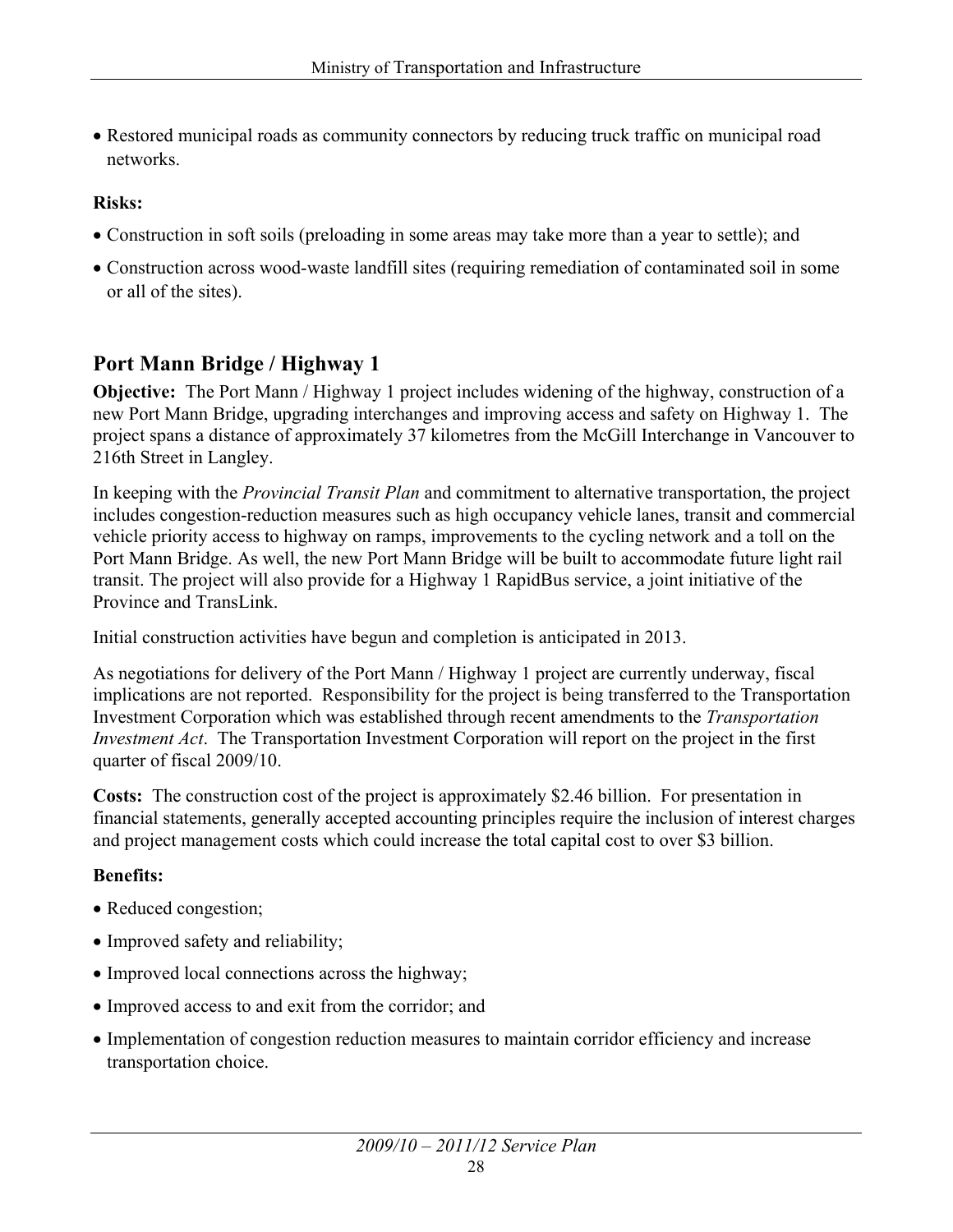#### **Risks:**

- Interruption to construction due to the need to keep a large volume of traffic moving; and
- Utility relocation could cause schedule delays.

#### **Evergreen Line Rapid Transit Project**

**Objective:** The implementation of the Evergreen Line Rapid Transit Project fulfills a long-standing regional objective within the Livable Region Strategic Plan to provide a rapid transit connection to Coquitlam City Centre. Within this regional context, the primary objectives of the new line are to increase transportation choice, support regional and municipal growth management plans, preserve green space and support environmental sustainability initiatives.

**Costs:** The Ministry is the lead agency responsible for the delivery of the \$1.4 billion project which is to be jointly funded by the Province, TransLink and the federal government. At the present time, the project team is preparing a business case including an assessment of procurement options for consideration of the funding partners. Separate funding agreements will be negotiated with both TransLink and the federal government. The project team is also undertaking a preliminary design exercise to confirm the alignment and station locations. Project construction is expected to commence in late 2010 with an anticipated opening in 2014.

#### **Benefits:**

- Extends Greater Vancouver's rapid transit network to the northeast sector communities offering a fast, frequent, and reliable transit alternative to the single occupant vehicle;
- Provides travel time savings for both transit and automobile users;
- Supports regional and municipal growth management plans; and
- Operates in an exclusive right-of-way thus avoiding potential conflicts with road traffic and pedestrians.

#### **Risks:**

- The alignment travels through a developed urban area with property constraints along the entire length including a significant section that parallels the existing CP Rail right-of-way; and
- A two-kilometre tunnel is required to overcome grade constraints on Clarke Road in Coquitlam.

Learn more about the project at:

- The Evergreen Line at www.th.gov.bc.ca/evergreen line; and
- The *Provincial Transit Plan* at [www.th.gov.bc.ca/Transit\\_Plan.](http://www.th.gov.bc.ca/Transit_Plan)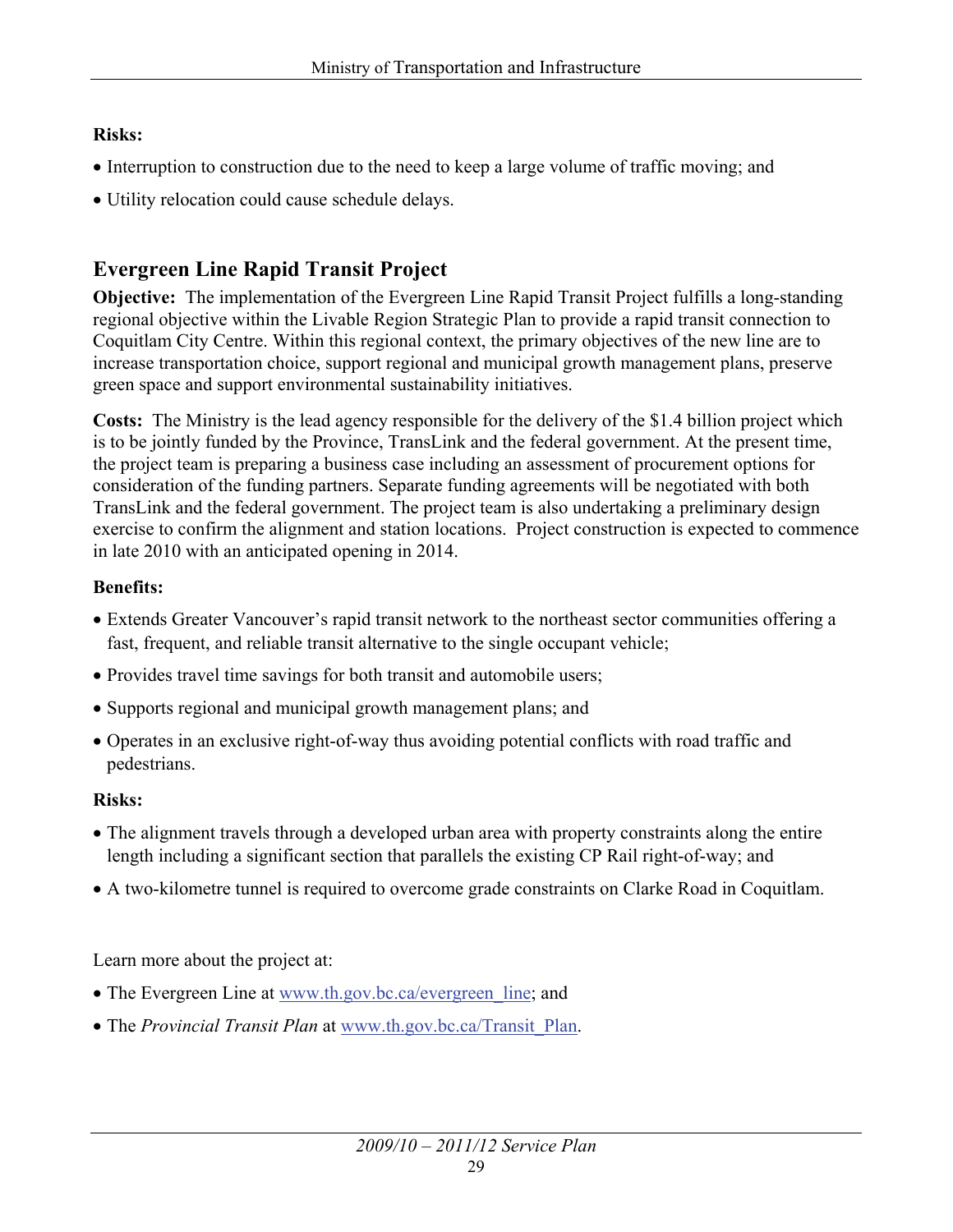#### **Transportation Investments**

| (\$ millions)                                                         | 2009/10 | 2010/11  | 2011/12  | <b>Total</b> |
|-----------------------------------------------------------------------|---------|----------|----------|--------------|
| <b>Provincial Investments:</b>                                        |         |          |          |              |
| <b>Transportation Investment Plan</b>                                 |         |          |          |              |
|                                                                       | 146     | 146      | 146      | 438          |
|                                                                       | 50      | 50       | 50       | 150          |
| Oil and Gas Rural Road Improvement Program                            | 47      | 47       | $\Omega$ | 94           |
|                                                                       | 30      | 30       | 30       | 90           |
|                                                                       | 15      | 16       | 13       | 44           |
|                                                                       | 44      | $\Omega$ | 0        | 44           |
|                                                                       | 156     | 115      | 97       | 368          |
|                                                                       | 29      | 27       | 13       | 69           |
|                                                                       | 45      | 15       | $\Omega$ | 60           |
|                                                                       | 187     | 118      | 93       | 398          |
|                                                                       | 8       | 8        | 8        | 24           |
|                                                                       | 5       | 6        | 6        | 17           |
| <b>Provincial Transit Plan</b>                                        |         |          |          |              |
|                                                                       | 20      | 20       | 20       | 60           |
|                                                                       | 25      | 88       | 82       | 195          |
|                                                                       | 32      | 11       | 33       | 76           |
|                                                                       | 94      | 43       | 49       | 186          |
|                                                                       | 933     | 740      | 640      | 2,313        |
| <b>Investments Funded Through Contributions From Other Partners:</b>  |         |          |          |              |
| Canada Line (Federal Govt, TransLink, YVR, Private)                   | 145     | $\Omega$ | $\Omega$ | 145          |
| Evergreen Line (Federal Govt, TransLink)                              | 50      | 123      | 83       | 256          |
|                                                                       | 207     | 220      | 152      | 579          |
| Total Investments Funded Through Contributions From Other<br>Partners | 402     | 343      | 235      | 980          |
|                                                                       | 1,335   | 1,083    | 875      | 3,293        |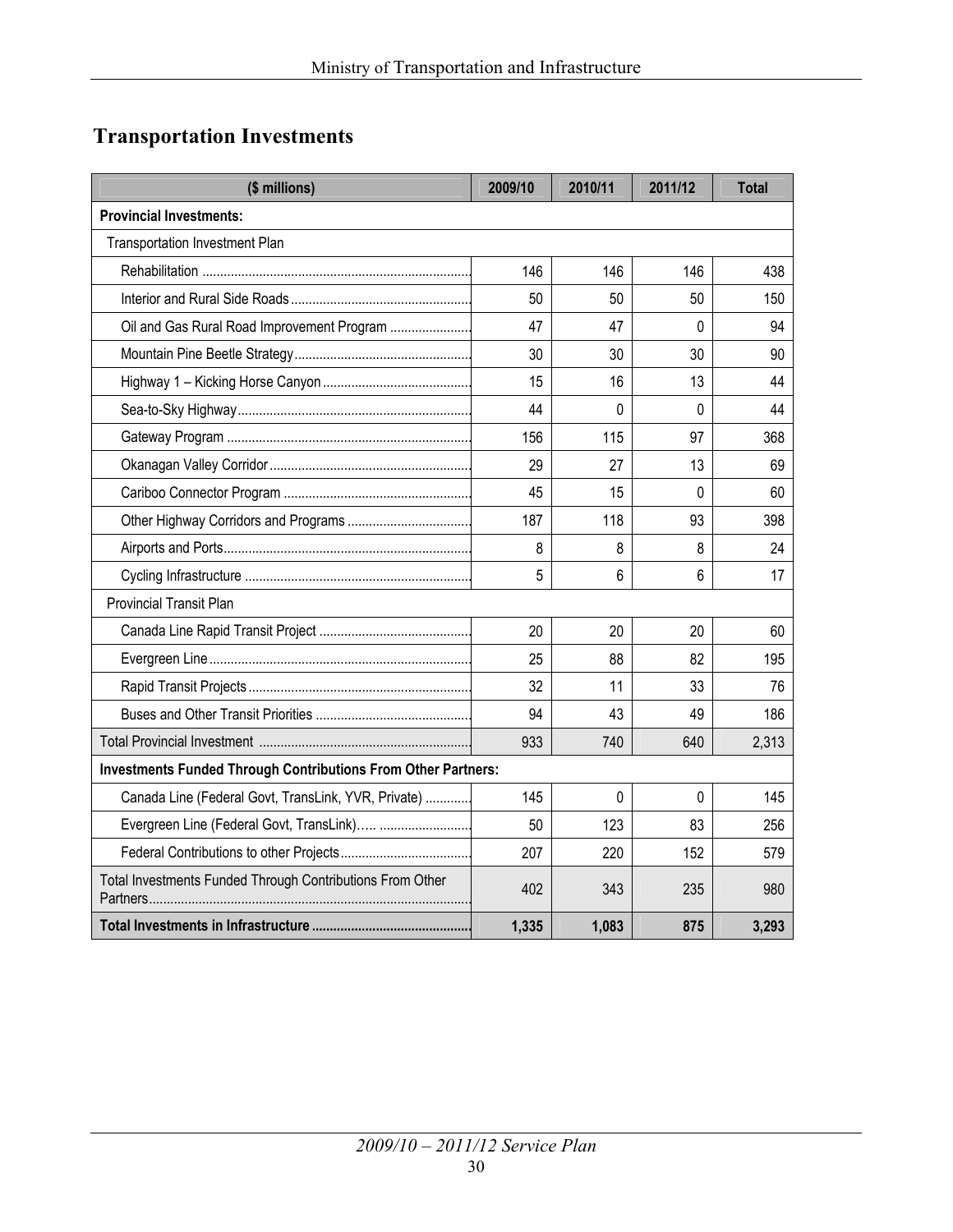#### **Major Programs**

**Highway Rehabilitation** – Investing \$438 million over three years (2009/10 through 2011/12) in road and bridge surfacing, bridge rehabilitation, seismic retrofits and highway safety improvements.

**Interior and Rural Side Roads** – Making these roads safer and more reliable, and improving connections between communities. The Ministry is investing \$150 million from 2009/10 through 2011/12 to renew the interior and rural road networks.

**Oil and Gas Rural Road Improvement Program** – Rehabilitating the existing public road infrastructure in the Northeast region of the province to help eliminate seasonal road restrictions and extend the winter drilling season for oil and gas exploration, thereby attracting new investment and creating jobs. This rehabilitation is being done in partnership with the Ministry of Energy, Mines and Petroleum Resources. Annual investment of \$47 million will be made in both 2009/10 and 2010/11.

**Mountain Pine Beetle Strategy** – The Ministry is investing \$30 million per year to facilitate the safe and efficient transportation of harvested mountain pine beetle killed timber; to repair damage done to the highways system by the extraordinary increase in heavy truck traffic; and to help ensure that the goals and objectives of British Columbia's *Mountain Pine Beetle Action Plan* are met.

**Gateway Program** – Funding from the Federal Government under the Canada-British Columbia Asia-Pacific Gateway and Corridor Transportation Infrastructure Fund is being provided for South Fraser Perimeter Road, Pitt River Bridge and for rail grade separations.

**Okanagan Corridor Improvements** – Corridor improvements to support trade and tourism by reducing congestion have approved expenditures of \$69 million over the next three years. Additional funding will be secured through partnerships with federal and municipal governments. These projects include four-laning Highway 97 between Summerland and Peachland, upgrading Highway 97 within Kelowna, four-laning Highway 97 on a new alignment west of Wood Lake in the District of Lake Country and four-laning Highway 97A north of Vernon to Armstrong.

**Cariboo Connector Program** – Widening the 460-kilometre portion of Highway 97 from Cache Creek to Prince George to increase safety and decrease travelling times, while providing northern communities with a first-class trade corridor that meets the needs of a rapidly expanding economy. Phase 1 of the program, begun in 2005/06, will include approximately \$200 million in projects initiated over a five-year timeframe. Federal cost sharing up to \$54.5 million has been secured under the federal *Building Canada Plan* and mountain pine beetle component of the Asia Pacific Gateway Initiative Fund.

**Other Highway Corridors and Programs** – Improving the performance of highway corridors through projects such as passing lanes, four-laning, left turn slots, realignments and safety upgrades. Expenditures also include partnership projects, environmental enhancement programs, land settlements and interest during construction.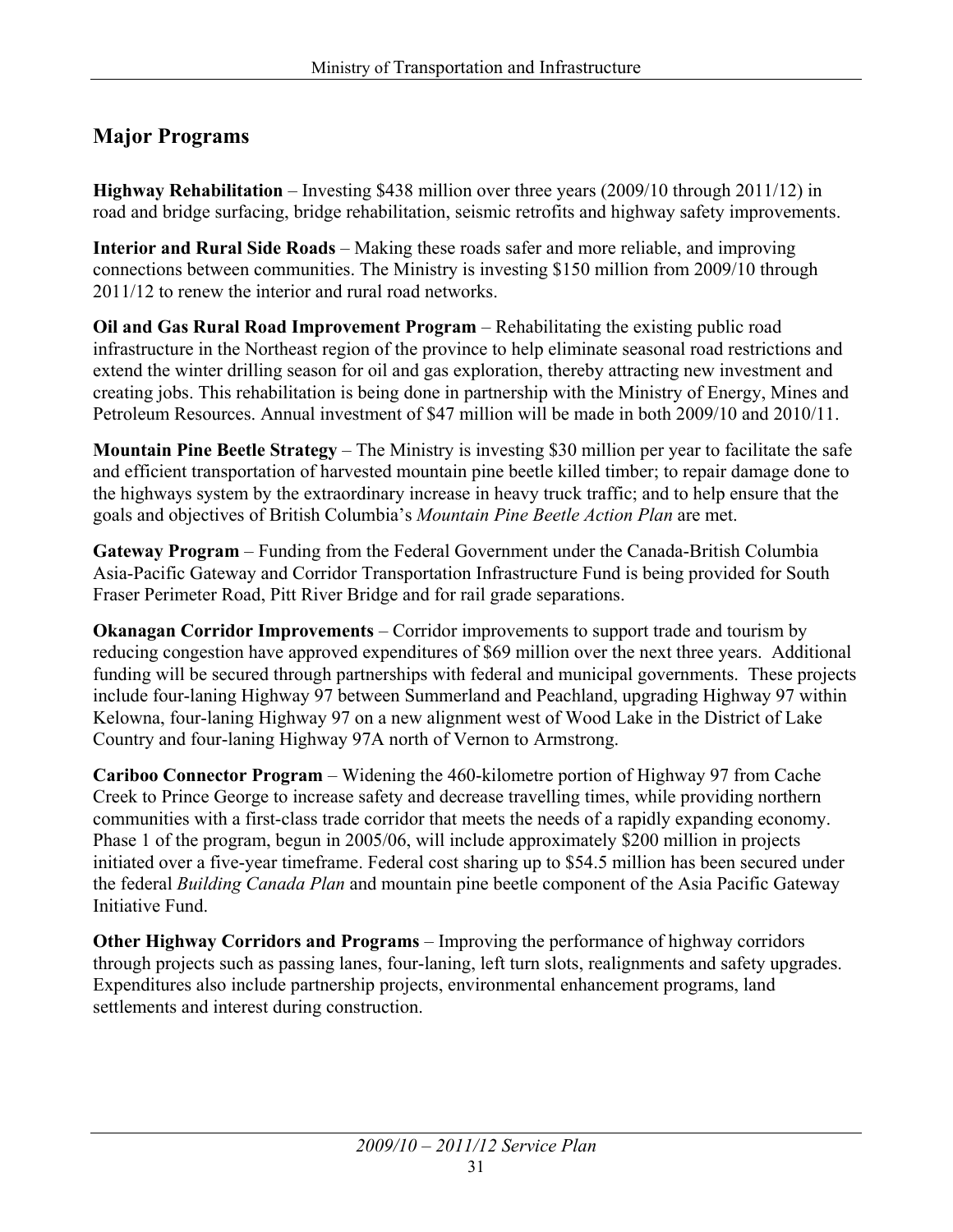**Transportation Partnerships Program** – Helping communities and regions realize economic growth through contributions to strategic British Columbia port and airport developments. To boost tourism and create new jobs and economic development opportunities, the program has partnered with others to expand airports and build a new container handling facility at the Port of Prince Rupert, the closest port in the Americas to the rapidly growing Asia-Pacific market. The program focus on economic development and safety related projects is being expanded to help meet the Province's climate action targets. The Ministry is reserving \$24 million over the next three years for this program.

**Bike BC** – Signals a new level of provincial commitment to identify and build cycling facilities of regional and provincial significance while continuing to assist local governments to develop their networks. Bike BC is a comprehensive provincial cycling plan, which will complement the *Provincial Transit Plan* in reducing traffic congestion and greenhouse gas emissions by providing convenient and attractive alternatives to car travel. Bike BC will also improve public health and fitness by promoting physical activity. Starting in 2008, \$27 million will be invested over three years to help make cycling a safe and attractive alternative transportation option for commuters. This investment will be further leveraged through cost sharing agreements with local governments. Additionally, the Gateway Program includes a \$50 million investment to construct cycling facilities on the Gateway corridors, and the *Provincial Transit Plan* will establish up to 1,000 bike lockers at key locations by 2020.

**Transit Plan** – The *Provincial Transit Plan* calls for a cumulative investment in new infrastructure from all partners (B.C., TransLink, federal and local governments) of \$1.3 billion from 2009/10 to 2011/12. The plan will help achieve greenhouse gas reduction goals by significantly increasing transit ridership, reducing automobile use, and providing a foundation of transportation infrastructure to support the development of healthier communities in the future. Investments will be made to increase the number of buses and SkyTrain cars, introduce rapid bus service on heavily travelled urban corridors, and expand the rail rapid transit network. Construction on the Canada Line will be complete by November 2009, when it will enter operation. Construction on the Evergreen Line is expected to be initiated in 2010/11. The Province has taken the lead on a number of transit planning initiatives that will be used to identify the infrastructure expansion requirements: for the residents of the Fraser Valley, the potential to use the Southern Rail corridor; for residents of Vancouver Island, a Regional Transit Study for Greater Victoria and an assessment of the E&N corridor along the east side of the Island; and for residents of the Central Okanagan Valley, improved transit service between Westside and Kelowna. In addition, the Province and TransLink are co-sponsoring detailed planning work to evaluate alignment and technology options for the UBC Line and the Surrey Expansion. More information on the *Provincial Transit Plan* can be obtained at, [www.th.gov.bc.ca/Transit\\_Plan.](http://www.th.gov.bc.ca/Transit_Plan)